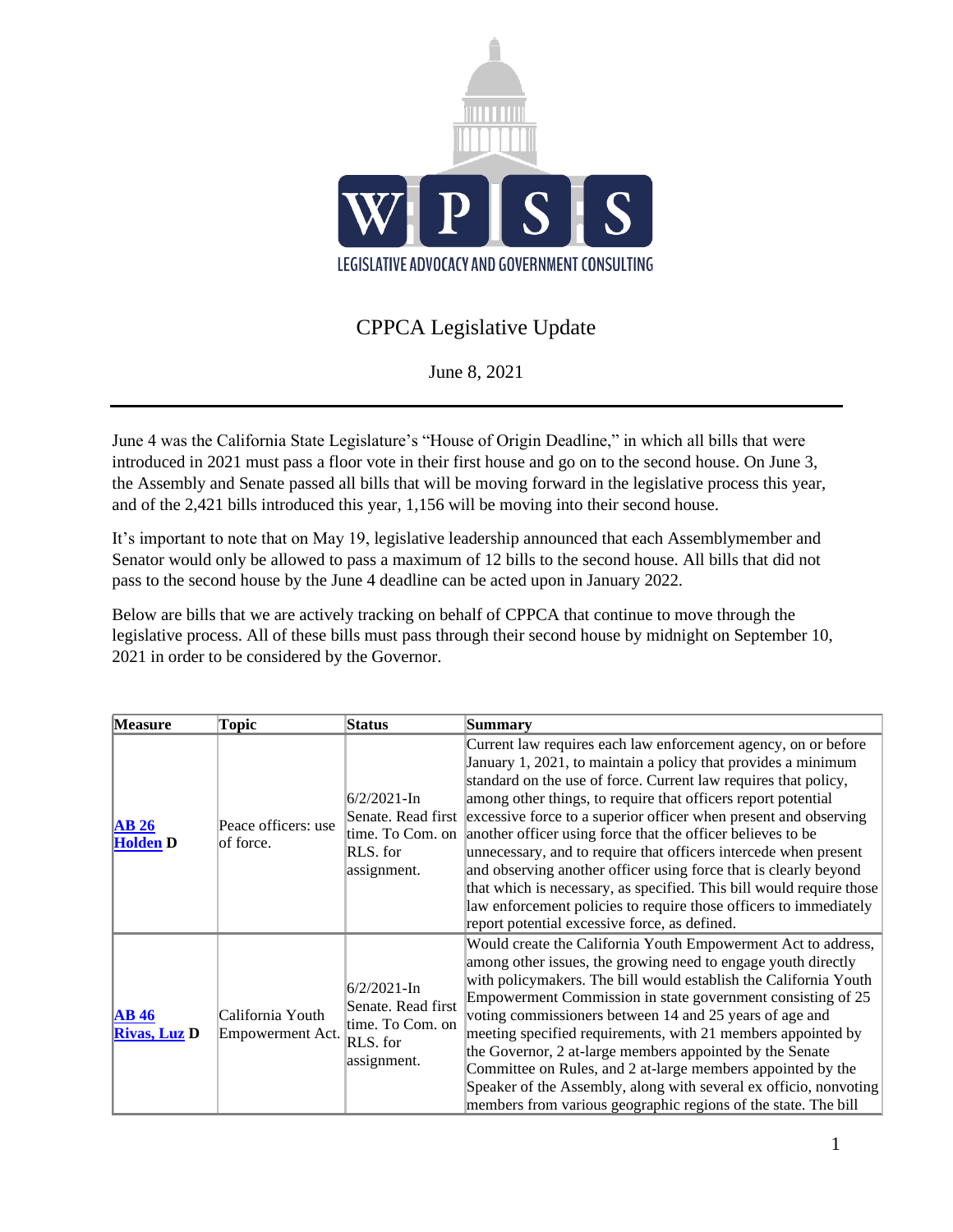|                                                  |                                                                           |                                                                   | would establish the commission to be advisory in nature, for the<br>main purpose of providing meaningful opportunities for civic<br>engagement to improve the quality of life for California's<br>disconnected and disadvantaged youth.                                                                                                                                                                                                                                                                                                                                                                                                                                                                                                                                                                                                                                                                                                                                                                                                                                      |
|--------------------------------------------------|---------------------------------------------------------------------------|-------------------------------------------------------------------|------------------------------------------------------------------------------------------------------------------------------------------------------------------------------------------------------------------------------------------------------------------------------------------------------------------------------------------------------------------------------------------------------------------------------------------------------------------------------------------------------------------------------------------------------------------------------------------------------------------------------------------------------------------------------------------------------------------------------------------------------------------------------------------------------------------------------------------------------------------------------------------------------------------------------------------------------------------------------------------------------------------------------------------------------------------------------|
| <b>AB</b> 48<br>Gonzalez,<br>Lorena <sub>D</sub> | Law enforcement:<br>kinetic energy<br>projectiles and<br>chemical agents. | $6/2/2021 - In$<br>time. To Com. on<br>RLS. for<br>assignment.    | Would prohibit the use of kinetic energy projectiles or chemical<br>agents by any law enforcement agency to disperse any assembly,<br>protest, or demonstration, except in compliance with specified<br>standards set by the bill, and would prohibit their use solely due to<br>Senate. Read first a violation of an imposed curfew, verbal threat, or noncompliance<br>with a law enforcement directive. The bill would include in the<br>standards for the use of kinetic energy projectiles and chemical<br>agents to disperse gatherings the requirement that, among other<br>things, those weapons only be used to defend against a threat to<br>life or serious bodily injury to any individual, including a peace<br>officer.                                                                                                                                                                                                                                                                                                                                        |
| <b>AB 89</b><br>Jones-<br><b>Sawyer D</b>        | Peace officers:<br>minimum<br>qualifications.                             | 6/3/2021-Read<br>third time. Passed.<br>Ordered to the<br>Senate. | Current law requires peace officers in this state to meet specified<br>minimum standards, including age and education requirements.<br>This bill would increase the minimum qualifying age from 18 to<br>25 years of age. This bill would permit an individual under 25<br>years of age to qualify for employment as a peace officer if the<br>individual has a bachelor's or advanced degree from an accredited<br>college or university. The bill would specify that these<br>requirements do not apply to individuals 18 to 24 years of age<br>who are already employed as a peace officer as of the effective<br>date of this act. The bill would provide legislative findings in<br>support of the measure.                                                                                                                                                                                                                                                                                                                                                             |
| <b>AB</b> 124<br><b>Kamlager D</b>               | Criminal procedure. time. To Com. on                                      | $6/3/2021 - In$<br>RLS. for<br>assignment.                        | Current law, in a criminal trial, allows evidence of mental disease,<br>mental defect, or mental disorder solely for the issue of whether<br>or not the accused actually formed a required specific intent,<br>premeditated, deliberated, or harbored malice aforethought, when<br>Senate. Read first a specific intent crime is charged. This bill would instead allow<br>that evidence for the issue of whether or not the accused actually<br>formed the required mental state for the crime that is charged,<br>including whether or not the accused committed a willful act,<br>premeditated, deliberated, harbored malice aforethought, acted<br>knowingly, acted maliciously, or acted with conscious disregard<br>for human life.                                                                                                                                                                                                                                                                                                                                    |
| <b>AB</b> 127<br><b>Kamlager</b> D               | Arrest warrants:<br>declaration of<br>probable cause.                     | $5/12/2021 -$<br>Referred to Com.<br>on PUB. S.                   | Current law governs the procedure for issuing a warrant of arrest<br>by a magistrate. If a declaration of probable cause is made by a<br>peace officer, existing law requires the magistrate to issue a<br>warrant of probable cause for the arrest of the defendant described<br>in the declaration only if the magistrate is satisfied that there is<br>probable cause that the offense described in the declaration has<br>been committed and that the defendant has committed the offense.<br>Current law allows the issuing magistrate to examine the person<br>seeking the warrant and any witnesses the person may produce<br>under oath. Current law provides additional requirements for<br>making and signing the declaration of probable cause, as<br>specified. This bill would require a magistrate, before issuing an<br>arrest warrant pursuant to these provisions, to examine the<br>declaration of probable cause made by a peace officer, or an<br>employee of a public prosecutor's office when the subject of the<br>arrest warrant is a peace officer. |
| <b>AB 226</b><br><b>Ramos D</b>                  | Children's crisis<br>psychiatric                                          | $6/2/2021 - In$                                                   | Would reclassify children's crisis residential programs as<br>Senate. Read first children's crisis psychiatric residential treatment facilities, and                                                                                                                                                                                                                                                                                                                                                                                                                                                                                                                                                                                                                                                                                                                                                                                                                                                                                                                         |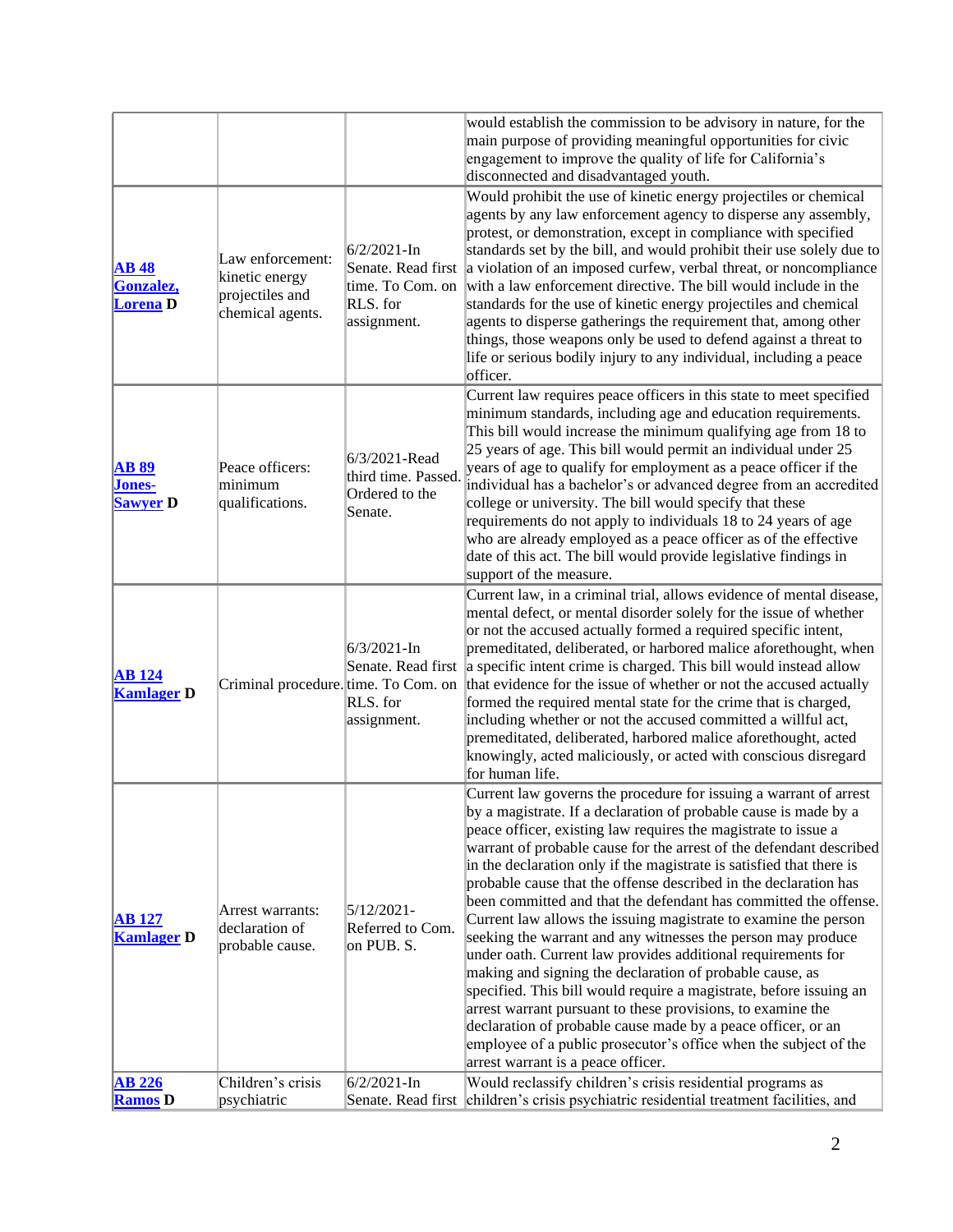|                                                   | residential                               | time. To Com. on                                                                     | would transfer responsibility for licensing these facilities to the                                                                                                                                                                                                                                                                                                                                                                                                                                                                                                                                                                                                                                                                                                                                                                                                                                                                 |
|---------------------------------------------------|-------------------------------------------|--------------------------------------------------------------------------------------|-------------------------------------------------------------------------------------------------------------------------------------------------------------------------------------------------------------------------------------------------------------------------------------------------------------------------------------------------------------------------------------------------------------------------------------------------------------------------------------------------------------------------------------------------------------------------------------------------------------------------------------------------------------------------------------------------------------------------------------------------------------------------------------------------------------------------------------------------------------------------------------------------------------------------------------|
|                                                   | treatment facilities. RLS. for            | assignment.                                                                          | State Department of Health Care Services, contingent upon an<br>appropriation in the annual Budget Act for these purposes. The<br>bill would define "children's crisis psychiatric residential<br>treatment facility" to mean a licensed residential facility operated                                                                                                                                                                                                                                                                                                                                                                                                                                                                                                                                                                                                                                                              |
|                                                   |                                           |                                                                                      | by a public agency or private organization that provides the<br>psychiatric services, as prescribed under the Medicaid regulations,                                                                                                                                                                                                                                                                                                                                                                                                                                                                                                                                                                                                                                                                                                                                                                                                 |
| <b>AB 254</b><br><b>Jones-</b><br><b>Sawyer</b> D | Contraband in state<br>prisons.           | $6/2/2021$ -In<br>RLS. for<br>assignment.                                            | to individuals under 21 years of age, in an inpatient setting.<br>Would require the policies developed by the Department of<br>Corrections and Rehabilitation (CDCR) to include searches of all<br>persons entering CDCR adult facilities instead of random search<br>Senate. Read first efforts and methods, as specified. The bill would make these<br>time. To Com. on requirements inapplicable to a facility subject to closure as of<br>January 1, 2022. The bill would require CDCR to conduct an<br>evaluation of its contraband interdiction policy and provide an                                                                                                                                                                                                                                                                                                                                                         |
|                                                   |                                           |                                                                                      | annual report to the Legislature on January 1 each year, as<br>specified.                                                                                                                                                                                                                                                                                                                                                                                                                                                                                                                                                                                                                                                                                                                                                                                                                                                           |
| <b>AB 256</b><br><b>Kalra</b> D                   | Criminal<br>procedure:<br>discrimination. | $6/2/2021 - In$<br>Senate. Read first<br>time. To Com. on<br>RLS. for<br>assignment. | Current law prohibits the state from seeking a criminal conviction<br>or sentence on the basis of race, ethnicity, or national origin, as<br>specified, and, in a case in which judgment has not been entered<br>prior to January 1, 2021, allows a petition to be filed alleging a<br>violation of that prohibition. Current law authorizes a court that<br>finds a violation of that prohibition to impose specified remedies,<br>including, among other things, vacating the conviction or sentence<br>and ordering new proceedings. This bill would authorize that<br>petition to be filed for cases in which a judgment was entered<br>prior to January 1, 2021, as specified. The bill would, if a motion<br>under these provisions is based on the conduct or statements by<br>the judge, require the judge to disqualify themselves from those<br>proceedings. The bill would additionally make other technical<br>changes. |
| <b>AB 282</b><br><b>Lackey R</b>                  | Misdemeanor<br>diversion.                 | 5/28/2021-In<br>Senate. Read first<br>time. To Com. on<br>RLS. for<br>assignment.    | Current law authorizes a judge in the superior court in which a<br>misdemeanor is being prosecuted to offer misdemeanor diversion<br>to a defendant over the objection of a prosecuting attorney, as<br>specified. Current law prohibits a judge from offering diversion<br>pursuant to these provisions for specified charged offenses,<br>including, among other things, battery committed against a spouse<br>and stalking. This bill would prohibit a judge from offering<br>diversion pursuant to those provisions for various charged<br>offenses relating to reckless operation of a vehicle and driving<br>under the influence, as specified.                                                                                                                                                                                                                                                                               |
| <b>AB 292</b><br><b>Stone D</b>                   | Corrections: prison<br>credits.           | $6/2/2021 - In$<br>Senate. Read first<br>time. To Com. on<br>RLS. for<br>assignment. | Current law generally awards an inmate 6 months of credit<br>reductions for every 6 months of continuous incarceration.<br>Current law, as added by Proposition 184 at the November 8,<br>1994, statewide general election, restricts the total amount of<br>credits that an inmate convicted of a serious or violent felony, as<br>defined, can receive to no more than 1/5 of the total term of<br>imprisonment. This bill would direct the department to use its<br>constitutional authority to award specified credits to incarcerated<br>persons who are incarcerated for a violent felony or for a<br>nonviolent second- or third-strike felony and who do not have a<br>specified administrative classification determined by the<br>department at a rate of a one-day reduction in the term of<br>confinement for every day of incarceration.                                                                               |
| <b>AB</b> 331                                     | Organized theft.                          | 5/28/2021-In                                                                         | Current law, until July 1, 2021, makes a person guilty of                                                                                                                                                                                                                                                                                                                                                                                                                                                                                                                                                                                                                                                                                                                                                                                                                                                                           |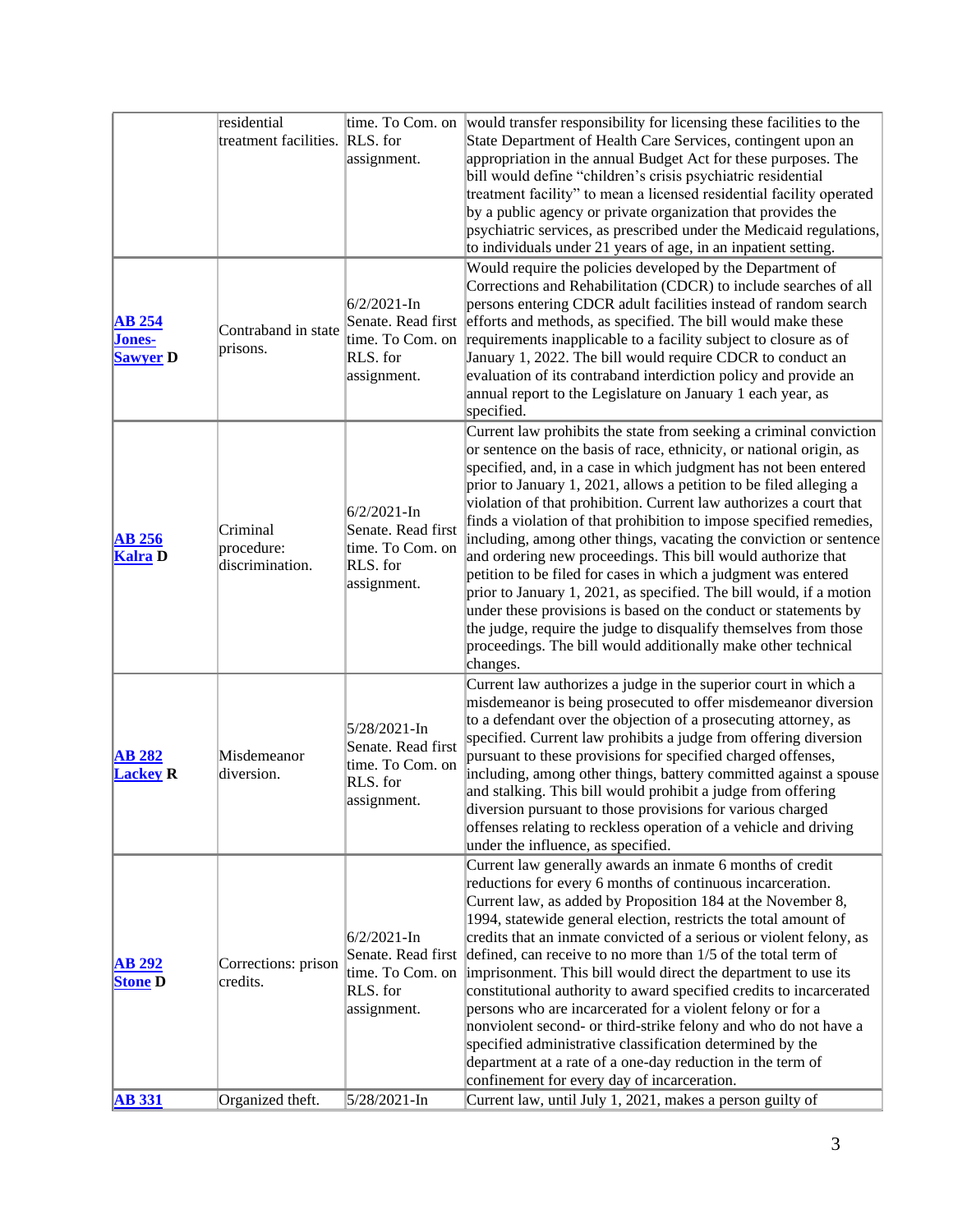| Jones-<br><b>Sawyer</b> D                  |                                                                                             | time. To Com. on<br>RLS. for<br>assignment.                                         | Senate. Read first   organized retail theft, punishable as a misdemeanor or a felony, as<br>specified, if the person acts in concert with one or more persons to<br>steal merchandise from one or more merchant's premises or<br>online marketplaces with the intent to sell or return the<br>merchandise for value, acts in concert with 2 or more persons to<br>receive, purchase, or possess merchandise knowing or believing it<br>to have been stolen, acts as an agent of another to steal<br>merchandise from one or more merchant's premises or online<br>marketplaces as part of an organized plan to commit theft, or<br>recruits, coordinates, organizes, supervises, directs, manages, or<br>finances another to undertake acts of theft. This bill would extend<br>the operation of the crime of organized retail theft until January 1,<br>2026.                                                          |
|--------------------------------------------|---------------------------------------------------------------------------------------------|-------------------------------------------------------------------------------------|-------------------------------------------------------------------------------------------------------------------------------------------------------------------------------------------------------------------------------------------------------------------------------------------------------------------------------------------------------------------------------------------------------------------------------------------------------------------------------------------------------------------------------------------------------------------------------------------------------------------------------------------------------------------------------------------------------------------------------------------------------------------------------------------------------------------------------------------------------------------------------------------------------------------------|
| <b>AB</b> 333<br><b>Kamlager D</b>         | Participation in a<br>criminal street<br>gang: enhanced<br>sentence.                        | 6/3/2021-Read<br>Ordered to the<br>Senate.                                          | Current law makes it a crime, punishable as either a misdemeanor<br>or a felony, to actively participate in a criminal street gang with<br>knowledge that its members engage in, or have engaged in, a<br>pattern of criminal gang activity and to actively promote, further,<br>or assist in felonious criminal conduct by members of that gang.<br>This bill would also require that the crimes committed to form a<br>third time. Passed. pattern of criminal gang activity have commonly benefited a<br>criminal street gang and that the common benefit from the<br>offenses be more than reputational. The bill would remove<br>burglary, looting, felony vandalism, and specified personal<br>identity fraud violations from the crimes that define a pattern of<br>criminal gang activity. The bill would prohibit the use of the<br>currently charged crime to prove the pattern of criminal gang<br>activity. |
| <b>AB</b> 366<br>Rubio,<br><b>Blanca</b> D | Foster youth.                                                                               | $6/2/2021$ -In<br>time. To Com. on<br>RLS. for<br>assignment.                       | Would require a county social worker or probation officer to<br>include in certain reports to the juvenile court a factual discussion<br>of whether the youth or nonminor dependent has received<br>comprehensive sexual health education and whether the youth or<br>nonminor dependent has been informed of the topics relating to<br>Senate. Read first reproductive and sexual health care. The bill would require a<br>county social worker or probation officer to include in certain<br>reports to the juvenile court the identity of the person or persons<br>responsible for assisting the child or nonminor dependent with<br>applications for postsecondary education and related financial aid,<br>as specified. The bill would require the juvenile court to make a<br>determination regarding whether the social worker has performed<br>those duties.                                                    |
| <b>AB</b> 481<br><b>Chiu D</b>             | Law enforcement<br>agencies: military<br>equipment:<br>funding,<br>acquisition, and<br>use. | $6/2/2021$ -In<br>Senate. Read first<br>time. To Com. on<br>RLS. for<br>assignment. | Would require a law enforcement agency, defined to include<br>specified state and local entities, to obtain approval of the<br>applicable governing body, by adoption of a military equipment<br>use policy, as specified, by ordinance at a regular meeting held<br>pursuant to specified open meeting laws, prior to taking certain<br>actions relating to the funding, acquisition, or use of military<br>equipment, as defined. The bill would also require similar<br>approval for the continued use of military equipment acquired<br>prior to January 1, 2022. The bill would allow the governing body<br>to approve the funding, acquisition, or use of military equipment<br>within its jurisdiction only if it determines that the military<br>equipment meets specified standards.                                                                                                                           |
| <b>AB</b> 490<br><b>Gipson</b> D           | Law enforcement<br>agency policies:<br>arrests: positional                                  | $6/3/2021 - In$                                                                     | Would prohibit a law enforcement agency from authorizing<br>Senate. Read first techniques or transport methods that involve a substantial risk of<br>time. To Com. on positional asphyxia, as defined. By requiring local agencies to                                                                                                                                                                                                                                                                                                                                                                                                                                                                                                                                                                                                                                                                                   |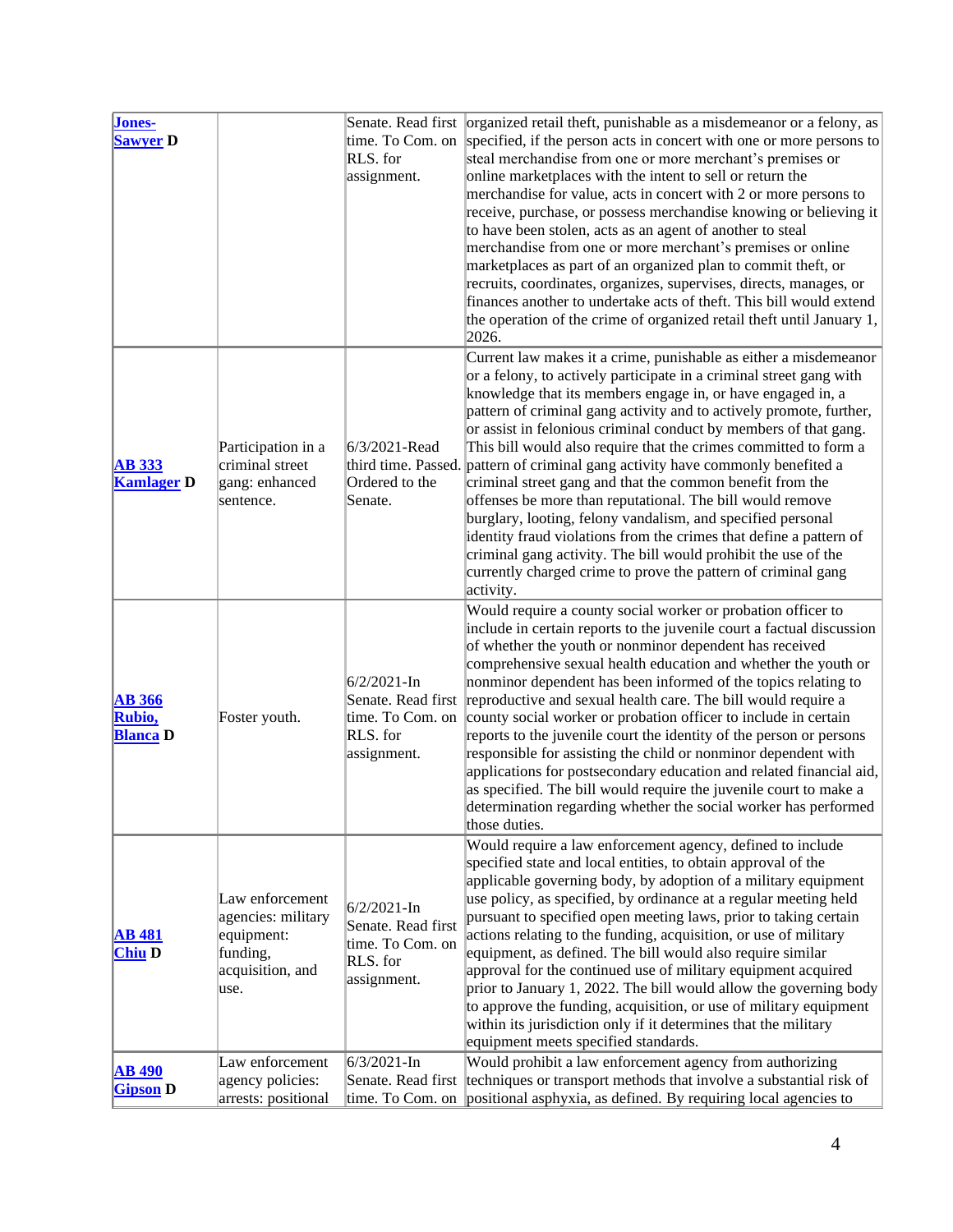|                                               | asphyxia.                                                         | RLS. for                                                                          | amend use of force policies, this bill would impose a state-                                                                                                                                                                                                                                                                                                                                                                                                                                                                                                                                                                                                                                                                                                                                                                                                                                                                                                                                                                                                                                                                                                                                                                                                    |
|-----------------------------------------------|-------------------------------------------------------------------|-----------------------------------------------------------------------------------|-----------------------------------------------------------------------------------------------------------------------------------------------------------------------------------------------------------------------------------------------------------------------------------------------------------------------------------------------------------------------------------------------------------------------------------------------------------------------------------------------------------------------------------------------------------------------------------------------------------------------------------------------------------------------------------------------------------------------------------------------------------------------------------------------------------------------------------------------------------------------------------------------------------------------------------------------------------------------------------------------------------------------------------------------------------------------------------------------------------------------------------------------------------------------------------------------------------------------------------------------------------------|
|                                               |                                                                   | assignment.                                                                       | mandated local program.                                                                                                                                                                                                                                                                                                                                                                                                                                                                                                                                                                                                                                                                                                                                                                                                                                                                                                                                                                                                                                                                                                                                                                                                                                         |
| <b>AB 503</b><br><b>Stone D</b>               | Wards: probation.                                                 | $5/12/2021 -$<br>Referred to Com.<br>on PUB. S.                                   | Current law subjects a minor between 12 and 17 years of age,<br>inclusive, who violates any federal, state, or local law or<br>ordinance to, and a minor under 12 years of age who is alleged to<br>have committed specified serious offenses to, the jurisdiction of<br>the juvenile court, which may adjudge the minor to be a ward of<br>the court. When a minor is adjudged to be a ward of the court, as<br>previously described, and is placed under the supervision of the<br>probation officer or committed to the care, custody, and control of<br>the probation officer, current law authorizes the court to make any<br>and all reasonable orders for the conduct of the ward, and to<br>impose and require any and all reasonable conditions that it may<br>determine fitting and proper to the end that justice may be done<br>and the reformation and rehabilitation of the ward enhanced. This<br>bill would limit to 6 months the period of time in which a court<br>may place a ward of the court on probation, except that a court<br>may extend the probation period for a period not to exceed<br>increments of 6 months after a noticed hearing and upon proof by<br>clear and convincing evidence that it is in the ward's best interest. |
| <b>AB</b> 506<br>Gonzalez,<br><b>Lorena</b> D | Youth service<br>organizations:<br>mandated reporters. on PUB. S. | $5/27/2021 -$<br>Referred to Com.                                                 | Would add to the list of individuals who are mandated reporters a<br>volunteer of a public or private youth center, youth recreation<br>program, or youth organization that is over 18 years of age and<br>whose duties include direct contact with or supervision of children<br>and who volunteers more than 16 hours per month or 32 hours per<br>year with the organization. By imposing the reporting<br>requirements on a new class of persons, for whom failure to report<br>specified conduct is a crime, the bill would impose a state-<br>mandated local program.                                                                                                                                                                                                                                                                                                                                                                                                                                                                                                                                                                                                                                                                                     |
| <b>AB</b> 518<br><b>Wicks D</b>               | Criminal law:<br>violations<br>punishable in<br>multiple ways.    | 5/19/2021-<br>Referred to Com.<br>on PUB. S.                                      | Current law requires an act or omission that is punishable in<br>different ways by different laws to be punished under the law that<br>provides for the longest possible term of imprisonment. This bill,<br>instead, would authorize an act or omission that is punishable in<br>different ways by different laws to be punished under either of<br>those provisions.                                                                                                                                                                                                                                                                                                                                                                                                                                                                                                                                                                                                                                                                                                                                                                                                                                                                                          |
| <b>AB</b> 527<br><b>Wood D</b>                | Controlled<br>substances.                                         | $5/12/2021 -$<br>Referred to Coms.<br>on B., P. & E.D.<br>and PUB. S.             | The California Uniform Controlled Substances Act (the act)<br>classifies controlled substances into 5 designated schedules, with<br>the most restrictive limitations generally placed on controlled<br>substances classified in Schedule I, and the least restrictive<br>limitations generally placed on controlled substances classified in<br>Schedule V. This bill would exempt from Schedule III specific<br>compounds, mixtures, or preparations that contain a nonnarcotic<br>controlled substance in combination with a derivative of<br>barbituric acid or any salt thereof that are listed in the federal<br>Table of Exempted Prescription Products and have been exempted<br>pursuant to federal law or regulation.                                                                                                                                                                                                                                                                                                                                                                                                                                                                                                                                  |
| <b>AB</b> 592<br><b>Friedman D</b>            | Foster youth:<br>transitional<br>housing.                         | 5/28/2021-In<br>Senate. Read first<br>time. To Com. on<br>RLS. for<br>assignment. | The California Community Care Facilities Act requires the State<br>Department of Social Services to license and regulate transitional<br>housing placement providers pursuant to the act. Under current<br>law, a transitional housing placement provider is an organization<br>licensed by the department to provide transitional housing to<br>foster children at least 16 years of age and to nonminor<br>dependents to promote their transition to adulthood. Current law<br>requires a transitional housing unit to meet certain housing and<br>supervision requirements, which may include a host family                                                                                                                                                                                                                                                                                                                                                                                                                                                                                                                                                                                                                                                  |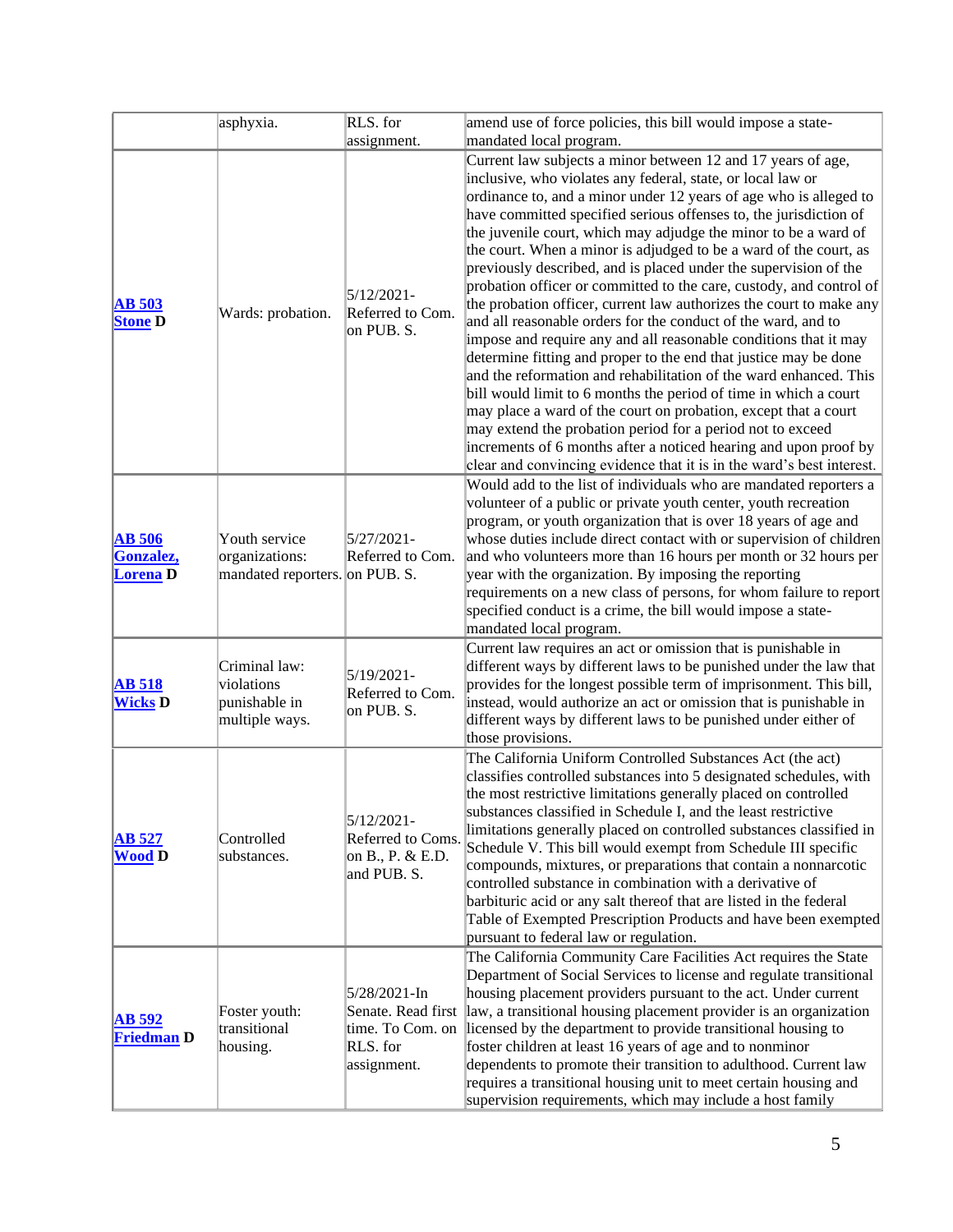|                                                  |                                                                          |                                                                                      | certified by a transitional housing placement provider with whom<br>a participant lives in an apartment, single-family dwelling, or<br>condominium. Under existing law, a violation of the act is a<br>misdemeanor. This bill would require a transitional housing unit<br>with a host family to include supervised transitional housing<br>services provided by the licensed transitional housing placement<br>provider.                                                                                                                                                                                                                                                                                                                                                                                                                                                                                                                                                                                                                                                                                                                                                                                                                                         |
|--------------------------------------------------|--------------------------------------------------------------------------|--------------------------------------------------------------------------------------|-------------------------------------------------------------------------------------------------------------------------------------------------------------------------------------------------------------------------------------------------------------------------------------------------------------------------------------------------------------------------------------------------------------------------------------------------------------------------------------------------------------------------------------------------------------------------------------------------------------------------------------------------------------------------------------------------------------------------------------------------------------------------------------------------------------------------------------------------------------------------------------------------------------------------------------------------------------------------------------------------------------------------------------------------------------------------------------------------------------------------------------------------------------------------------------------------------------------------------------------------------------------|
| <b>AB</b> 624<br><b>Bauer-</b><br><b>Kahan</b> D | Juveniles: transfer<br>to court of criminal<br>jurisdiction:<br>appeals. | $5/28/2021$ -In<br>Senate. Read first<br>time. To Com. on<br>RLS. for<br>assignment. | Current law subjects a minor between 12 and 17 years of age,<br>inclusive, who violates any federal, state, or local law or<br>ordinance to, and a minor under 12 years of age who is alleged to<br>have committed specified serious offenses to the jurisdiction of<br>the juvenile court, which may adjudge the minor to be a ward of<br>the court. Current law authorizes the district attorney to make a<br>motion to transfer a minor from juvenile court to a court of<br>criminal jurisdiction in a case in which a minor is alleged to have<br>committed a felony when the minor was 16 years of age or older,<br>or in a case in which a specified serious offense is alleged to have<br>been committed by a minor when the minor was 14 or 15 years of<br>age, but the minor was not apprehended prior to the end of<br>juvenile court jurisdiction. This bill would make an order<br>transferring a minor from a juvenile court to a court of criminal<br>jurisdiction subject to appeal. This bill would require an order<br>transferring a minor from the juvenile court to a court of criminal<br>jurisdiction to be subject to immediate appellate review if a notice<br>of appeal is filed within 30 days of the order transferring the<br>minor. |
| <b>AB 640</b><br><b>Cooley D</b>                 | <b>Extended foster</b><br>care: eligibility<br>redetermination.          | $6/2/2021$ -In<br>Senate. Read first<br>time. To Com. on<br>RLS. for<br>assignment.  | Would require the State Department of Social Services, by July 1,<br>2022, or upon receipt of any necessary federal approval, to<br>develop and disseminate guidance to county child welfare,<br>probation, and tribal placing agencies on recommended<br>procedures to follow in order to transition a youth to the extended<br>foster care program in a manner that enables the county to<br>redetermine the youth's eligibility for federal financial<br>participation. The bill would require the Director of Social<br>Services to seek any federal approvals necessary to implement<br>these provisions by July 1, 2022.                                                                                                                                                                                                                                                                                                                                                                                                                                                                                                                                                                                                                                    |
| <b>AB</b> 644<br><b>Waldron R</b>                | California MAT<br>Re-Entry Incentive<br>Program.                         | $5/12/2021$ -<br>Referred to Com.<br>on PUB. S.                                      | Current law, contingent upon the appropriation of specified<br>federal grant funds to the State Department of Health Care<br>Services, establishes the California MAT Re-Entry Incentive<br>Program, which makes a person released from prison on parole,<br>with specified exceptions, eligible for a 30-day reduction in the<br>period of parole for every six months of treatment, up to a<br>maximum 90-day reduction. To receive the reduction to the<br>period of parole, existing law requires that the parolee<br>successfully participate in a substance abuse treatment program<br>that employs a multifaceted approach to treatment, including<br>medically assisted therapy (MAT), as specified, and to have been<br>enrolled in, or successfully participated in, an institutional<br>substance abuse program. This bill would, instead of requiring the<br>person to have participated in an institutional substance abuse<br>program, require the person to have been enrolled in, or<br>successfully participated in, a post-release substance abuse<br>program.                                                                                                                                                                                  |
| <b>AB</b> 653<br><b>Waldron R</b>                | Medication-                                                              | $5/28/2021 - In$                                                                     | Would establish, until January 1, 2026, the Medication-Assisted<br>Assisted Treatment Senate. Read first Treatment Grant Program, to be administered by the Board of                                                                                                                                                                                                                                                                                                                                                                                                                                                                                                                                                                                                                                                                                                                                                                                                                                                                                                                                                                                                                                                                                              |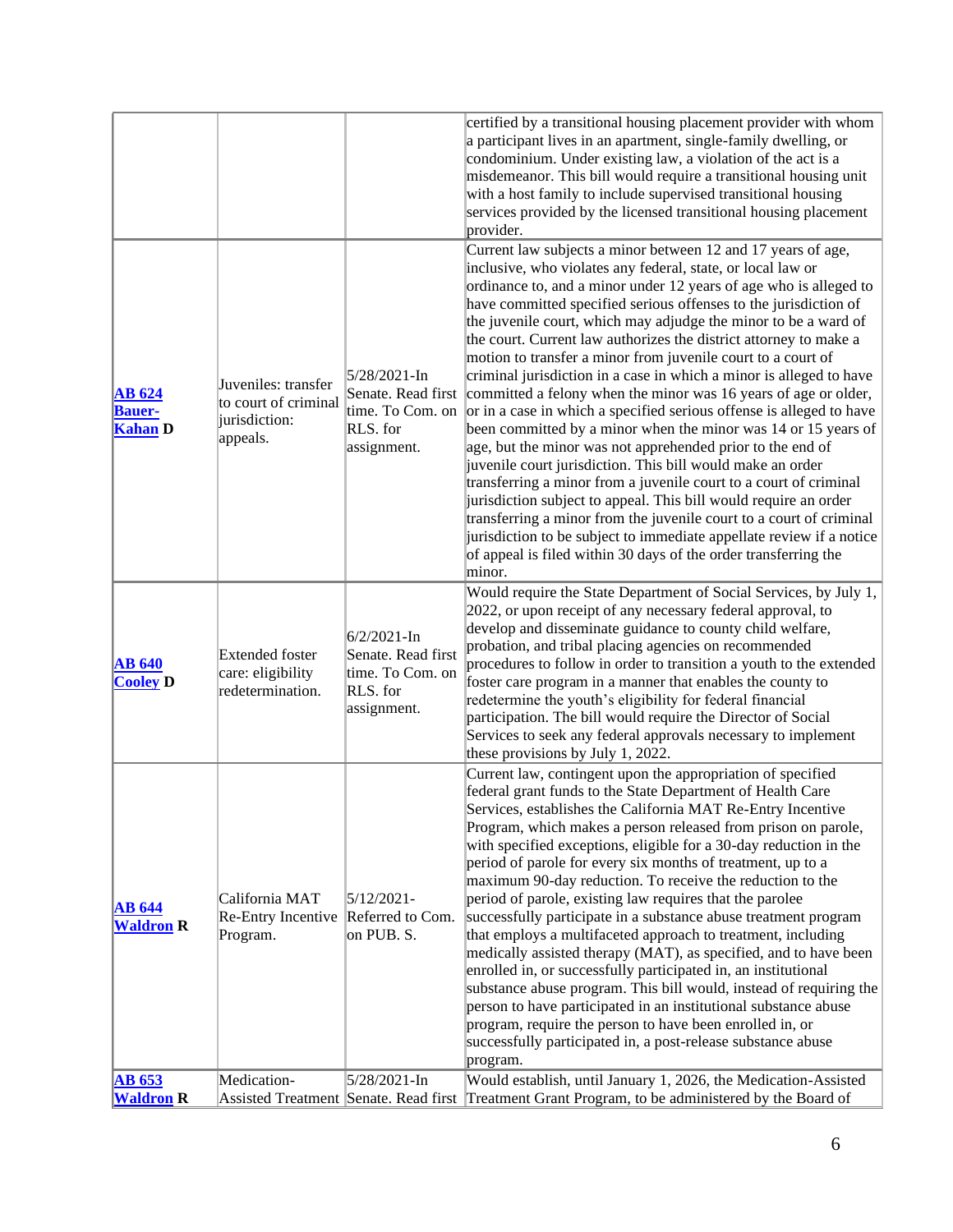|                                   | Grant Program.                                                          | RLS. for<br>assignment.                                                           | time. To Com. on State and Community Corrections. The bill would require the<br>board to award grants, on a competitive basis, to counties and<br>would authorize counties that receive grants to use grant funds for<br>various purposes relating to the treatment of substance use<br>disorders and the provision of medication-assisted treatment. The<br>bill would prohibit counties from using the grant funds to supplant<br>existing resources for medication-assisted treatment services<br>delivered in county jails or in the community. The bill would<br>require counties that receive grants pursuant to these provisions to<br>collect and maintain data relating to the effectiveness of the<br>program and would require the board, by July 1, 2025, to submit a<br>report to the Legislature describing the activities funded by the<br>grant program and the success of those activities in reducing drug<br>overdoses and recidivism by jail inmates and persons under<br>criminal justice supervision.                                                                                                                                                |
|-----------------------------------|-------------------------------------------------------------------------|-----------------------------------------------------------------------------------|----------------------------------------------------------------------------------------------------------------------------------------------------------------------------------------------------------------------------------------------------------------------------------------------------------------------------------------------------------------------------------------------------------------------------------------------------------------------------------------------------------------------------------------------------------------------------------------------------------------------------------------------------------------------------------------------------------------------------------------------------------------------------------------------------------------------------------------------------------------------------------------------------------------------------------------------------------------------------------------------------------------------------------------------------------------------------------------------------------------------------------------------------------------------------|
| <b>AB 669</b><br><b>Lackey R</b>  | Firearms: unsafe<br>handguns.                                           | 5/28/2021-In<br>Senate. Read first<br>time. To Com. on<br>RLS. for<br>assignment. | Current law prohibits the manufacture, importation, sale, or<br>transfer of an unsafe handgun, as defined. Current law exempts<br>from this prohibition sales to specified law enforcement agencies<br>or other specified government agencies for use by specified<br>employees and sales to specified peace officers. Current law<br>further requires that the sale of an unsafe handgun to, or its<br>purchase by, certain specified entities, including a county<br>probation department, and members of those entities, is only<br>authorized if the handgun is to be used as a service weapon by a<br>peace officer who has successfully completed the basic course<br>prescribed by the Commission on Peace Officer Standards and<br>Training (POST) and who completes a live-fire qualification<br>prescribed by their employing entity at least once every 6 months.<br>This bill would instead exempt sales to, or purchases by, a county<br>probation department and sworn members thereof who have<br>completed specified firearms training prescribed by POST and<br>who complete the above-described live-fire qualification at least<br>once every 3 months. |
| <b>AB 700</b>                     | Criminal<br>procedure:<br><b>Cunningham R</b> arraignment and<br>trial. | $6/2/2021$ -In<br>RLS. for<br>assignment.                                         | Current provisions of the California Constitution provide a<br>criminal defendant the right to be personally present with counsel<br>at trial. Current law requires a defendant to be present at a felony<br>trial or preliminary hearing. Current law, however, also authorizes<br>a court to proceed, in the defendant's absence, with a trial or<br>Senate. Read first preliminary hearing that has commenced in the presence of the<br>time. To Com. on defendant, but from which the defendant is voluntarily absent or<br>has been removed from the courtroom for disruptive behavior, as<br>specified. This bill would specify that a trial or preliminary<br>hearing shall be deemed to have "commenced in the presence" of<br>a defendant who is in custody and refuses to appear in court, if the<br>court makes certain specified findings on the record, by clear and<br>convincing evidence.                                                                                                                                                                                                                                                                  |
| <b>AB</b> 716<br><b>Bennett</b> D | Court access.                                                           | 5/28/2021-In<br>Senate. Read first<br>time. To Com. on<br>RLS. for<br>assignment. | Would require public access to every court to include remote<br>access by a member of the public or the media, and would define<br>"remote access" to include an audio stream on the internet or a<br>telephone to observe court proceedings. The bill would prohibit a<br>court from excluding the public or the media from physical access<br>to the court, unless it is necessary to restrict or limit physical<br>access to protect the health or safety of court employees or the<br>public. The bill would define the term "media" and would also<br>make technical, nonsubstantive changes.                                                                                                                                                                                                                                                                                                                                                                                                                                                                                                                                                                         |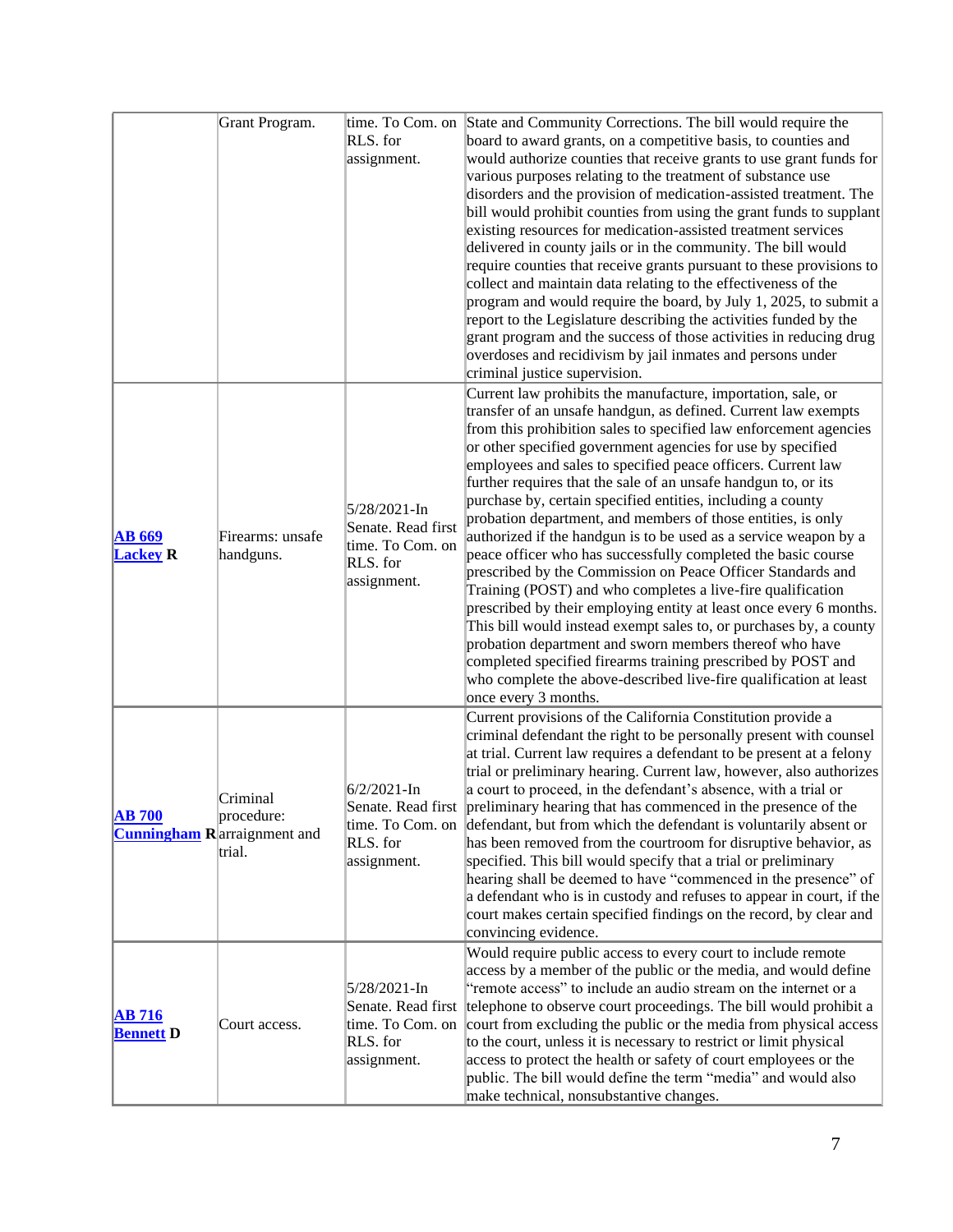| <b>AB 717</b><br><b>Stone D</b>      | Prisoners:<br>identification cards.                            | $6/2/2021 - In$<br>Senate. Read first<br>time. To Com. on<br>RLS. for<br>assignment. | Would require the Department of Corrections and Rehabilitation<br>to make all reasonable efforts to ensure that all inmates released<br>from state prison are released with a valid California identification<br>card or a duplicate or renewal driver's license, unless an inmate<br>willfully chooses to not obtain a California identification card or<br>driver's license. The bill would require the Department of<br>Corrections and Rehabilitation, where a valid California<br>identification card or driver's license is not obtained before<br>release, to provide the inmate with a photo prison identification<br>card.                                                                                                                                                                                                                                                                                                                                                                                                                                                                                                                                           |
|--------------------------------------|----------------------------------------------------------------|--------------------------------------------------------------------------------------|-------------------------------------------------------------------------------------------------------------------------------------------------------------------------------------------------------------------------------------------------------------------------------------------------------------------------------------------------------------------------------------------------------------------------------------------------------------------------------------------------------------------------------------------------------------------------------------------------------------------------------------------------------------------------------------------------------------------------------------------------------------------------------------------------------------------------------------------------------------------------------------------------------------------------------------------------------------------------------------------------------------------------------------------------------------------------------------------------------------------------------------------------------------------------------|
| <b>AB</b> 718<br><b>Cunningham R</b> | Peace officers:<br>investigations of<br>misconduct.            | $5/19/2021 -$<br>Referred to Com.<br>on PUB. S.                                      | Would require a law enforcement agency or oversight agency to<br>complete its investigation into an allegation of the use of force<br>resulting in death or great bodily injury, sexual assault, discharge<br>of a firearm, or dishonesty relating to the reporting, investigation,<br>or prosecution of a crime or misconduct by another peace officer<br>or custodial officer, despite the peace officer's or custodial<br>officer's voluntary separation from the employing agency. The<br>bill would require the investigation to result in a finding that the<br>allegation is either sustained, not sustained, unfounded, or<br>exonerated, as defined. The bill would also require an agency<br>other than an officer's employing agency that conducts an<br>investigation of these allegations to disclose its findings with the<br>employing agency no later than the conclusion of the<br>investigation.                                                                                                                                                                                                                                                            |
| <b>AB 808</b><br><b>Stone D</b>      | Children's Crisis<br>Continuum Pilot<br>Program.               | $6/2/2021$ -In<br>Senate. Read first<br>time. To Com. on<br>RLS. for<br>assignment.  | Would require the State Department of Social Services, in<br>collaboration with the State Department of Health Care Services,<br>to establish the Children's Crisis Continuum Pilot Program for the<br>purpose of developing treatment options that are needed to<br>support California's commitment to eliminate the placement of<br>foster youth with complex needs in out-of-state facilities. The bill<br>would require the pilot program to be implemented for 5 years.<br>The bill would require the State Department of Social Services to<br>take specified actions, including, among other things, providing<br>technical assistance to applicants and participating entities,<br>awarding grants to participating entities, and developing a request<br>for proposal process and selection criteria to determine which<br>applicants will participate in the pilot program.                                                                                                                                                                                                                                                                                         |
| <b>AB 898</b><br><b>Lee</b> D        | Criminal records:<br>automatic<br>conviction record<br>relief. | 5/28/2021-In<br>time. To Com. on<br>RLS. for<br>assignment.                          | Would require the Department of Justice, in cases where<br>probation has been transferred, to electronically submit notice of<br>conviction record relief to both the transferring court and any<br>subsequent receiving court. The bill would also require a<br>receiving court that reduces a felony to a misdemeanor or<br>dismisses a conviction under specified provisions to provide a<br>disposition report to the department with the original case number<br>Senate. Read first from the transferring court. If probation was transferred multiple<br>times, the bill would require the department to electronically<br>submit notice to all involved courts in a mutually agreed upon<br>format. The bill would further require any court receiving notice<br>of a reduction or dismissal to update its records to reflect the<br>same. The bill requires the receiving court to provide a receipt of<br>records from the transferring court, including the new case<br>number. The bill would require the transferring court to report to<br>the department that probation was transferred and identify the<br>receiving court and new case number, if applicable. |
| <b>AB</b> 958                        | Peace officers: law  5/28/2021-Read                            |                                                                                      | Current laws defines those persons who are peace officers, the                                                                                                                                                                                                                                                                                                                                                                                                                                                                                                                                                                                                                                                                                                                                                                                                                                                                                                                                                                                                                                                                                                                |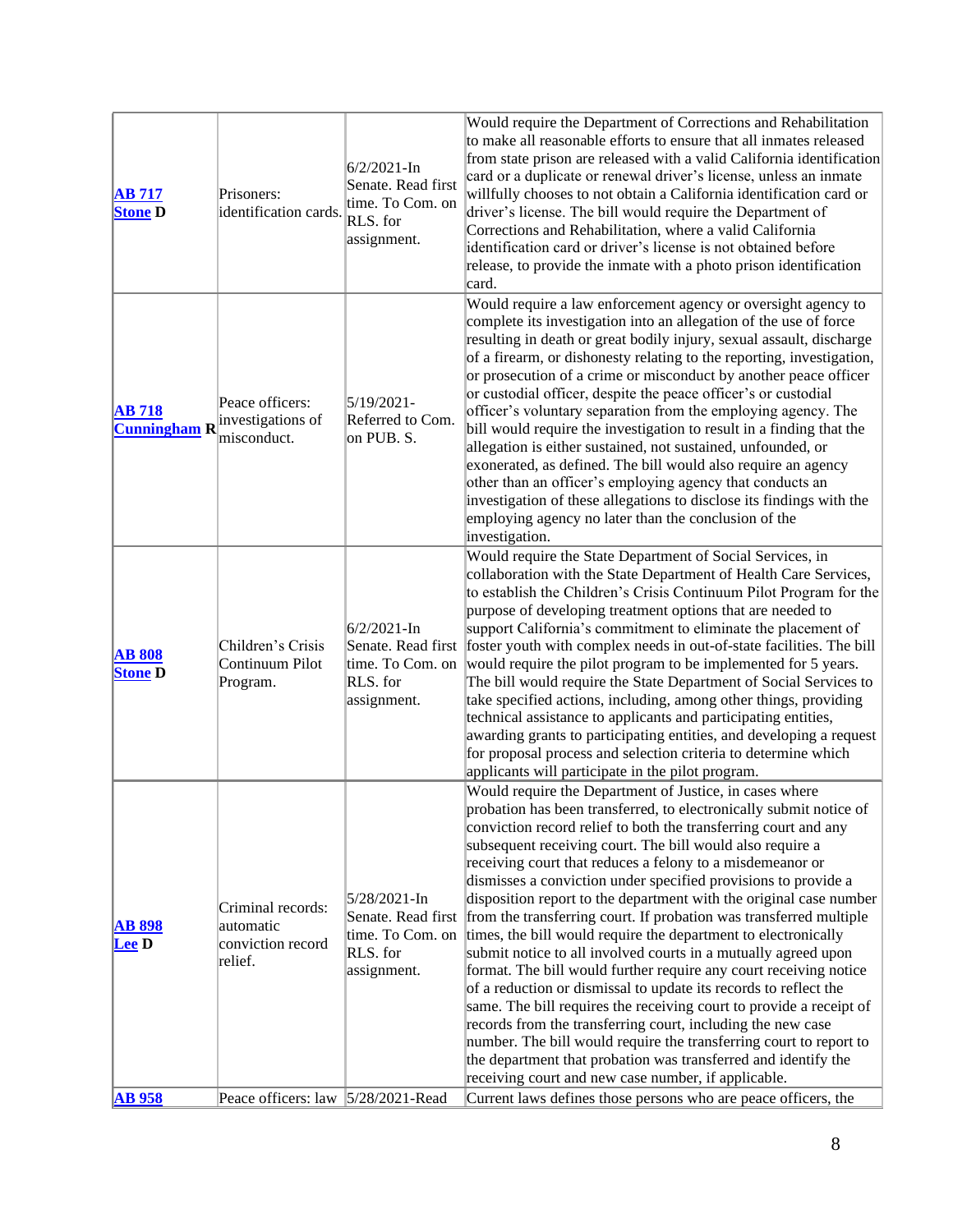| <b>Gipson D</b>                    | enforcement<br>cliques.                     | Ordered to the<br>Senate. (Ayes 73.<br>Noes 1.) In<br>RLS. for<br>assignment.        | third time. Passed. entities authorized to appoint them, and the scope of their<br>authority. Current law prescribes certain minimum standards for a<br>person to be appointed as a peace officer, including training<br>requirements, moral character, and physical and mental condition,<br>Senate. Read first and certain disqualifying factors for a person to be employed as a<br>time. To Com. on peace officer, including a felony conviction. Current law requires<br>a department or agency that employs peace officers to establish a<br>procedure to investigate complaints by members of the public<br>against those officers. This bill would define a law enforcement<br>clique, a group of law enforcement officers within an agency that<br>engages in a pattern of specified unlawful or unethical on-duty<br>behavior, and would require law enforcement agencies to have a<br>policy prohibiting law enforcement cliques and making<br>participation, as specified, in a law enforcement clique grounds<br>for termination. |
|------------------------------------|---------------------------------------------|--------------------------------------------------------------------------------------|------------------------------------------------------------------------------------------------------------------------------------------------------------------------------------------------------------------------------------------------------------------------------------------------------------------------------------------------------------------------------------------------------------------------------------------------------------------------------------------------------------------------------------------------------------------------------------------------------------------------------------------------------------------------------------------------------------------------------------------------------------------------------------------------------------------------------------------------------------------------------------------------------------------------------------------------------------------------------------------------------------------------------------------------|
| <b>AB</b> 960<br><b>Ting D</b>     | Medical parole.                             | 6/3/2021-Read<br>Ordered to the<br>Senate.                                           | The Victim's Bill of Rights Act of 2008 (Marsy's Law) added by<br>Proposition 9 at the November 4, 2008, statewide general<br>election, establishes the Board of Parole Hearings as the state's<br>parole authority and requires the board to be responsible for<br>protecting victims' rights in the parole process. The act allows<br>these duties to be assumed by a successor in interest. This bill<br>third time. Passed. would create a medical parole panel, comprised of a department<br>psychologist, a primary care provider, and a representative from<br>California Correctional Health Care Services, at each institution to<br>act as the state's parole authority for the purpose of medical<br>parole decisions. The bill would require the panel to protect<br>victims' rights in the medical parole process. The bill would<br>expand the qualifying criteria for medical parole and establish a<br>new medical parole consideration process, as specified.                                                                 |
| <b>AB</b> 990<br><b>Santiago D</b> | Prisons: inmate<br>visitation.              | $6/3/2021 - In$<br>Senate. Read first<br>time. To Com. on<br>RLS. for<br>assignment. | Under current law, a person sentenced to imprisonment in a state<br>prison may during that period of confinement be deprived of only<br>those rights as is reasonably related to legitimate penological<br>interests. Current law enumerates certain civil rights of a state<br>prisoner, including the right to purchase, receive, and read<br>newspapers, periodicals, and books accepted for distribution by<br>the United States Post Office. This bill would include the right to<br>personal visits as a civil right.                                                                                                                                                                                                                                                                                                                                                                                                                                                                                                                    |
| <b>AB 998</b><br><b>Lackey R</b>   | Incarcerated<br>persons: health<br>records. | 5/28/2021-In<br>Senate. Read first<br>time. To Com. on<br>RLS. for<br>assignment.    | Would require, when jurisdiction of an inmate is transferred from<br>or between the Department of Corrections and Rehabilitation, the<br>State Department of State Hospitals, and county agencies caring<br>for inmates, those agencies to disclose, by electronic transmission<br>when possible, mental health records, as defined, regarding each<br>transferred inmate who received mental health services while in<br>custody of the transferring facility, at the time of transfer or<br>within 7 days of the transfer. The bill would require mental health<br>records to be disclosed to ensure sufficient mental health history<br>is available for the purpose of satisfying specified requirements<br>relating to parole and to ensure the continuity of mental health<br>treatment of an inmate being transferred between those facilities.                                                                                                                                                                                         |
| <b>AB</b> 1051<br><b>Bennett</b> D | mental health<br>services: foster<br>youth. | 5/28/2021-Read<br>Ordered to the<br>Senate. (Ayes 77.<br>Noes 0.) In                 | Current law requires the State Department of Health Care<br>Medi-Cal: specialty third time. Passed. Services to issue policy guidance concerning the conditions for,<br>and exceptions to, presumptive transfer of responsibility for<br>providing or arranging for specialty mental health services to a<br>foster youth from the county of original jurisdiction to the county<br>Senate. Read first in which the foster youth resides, as prescribed. This bill would                                                                                                                                                                                                                                                                                                                                                                                                                                                                                                                                                                       |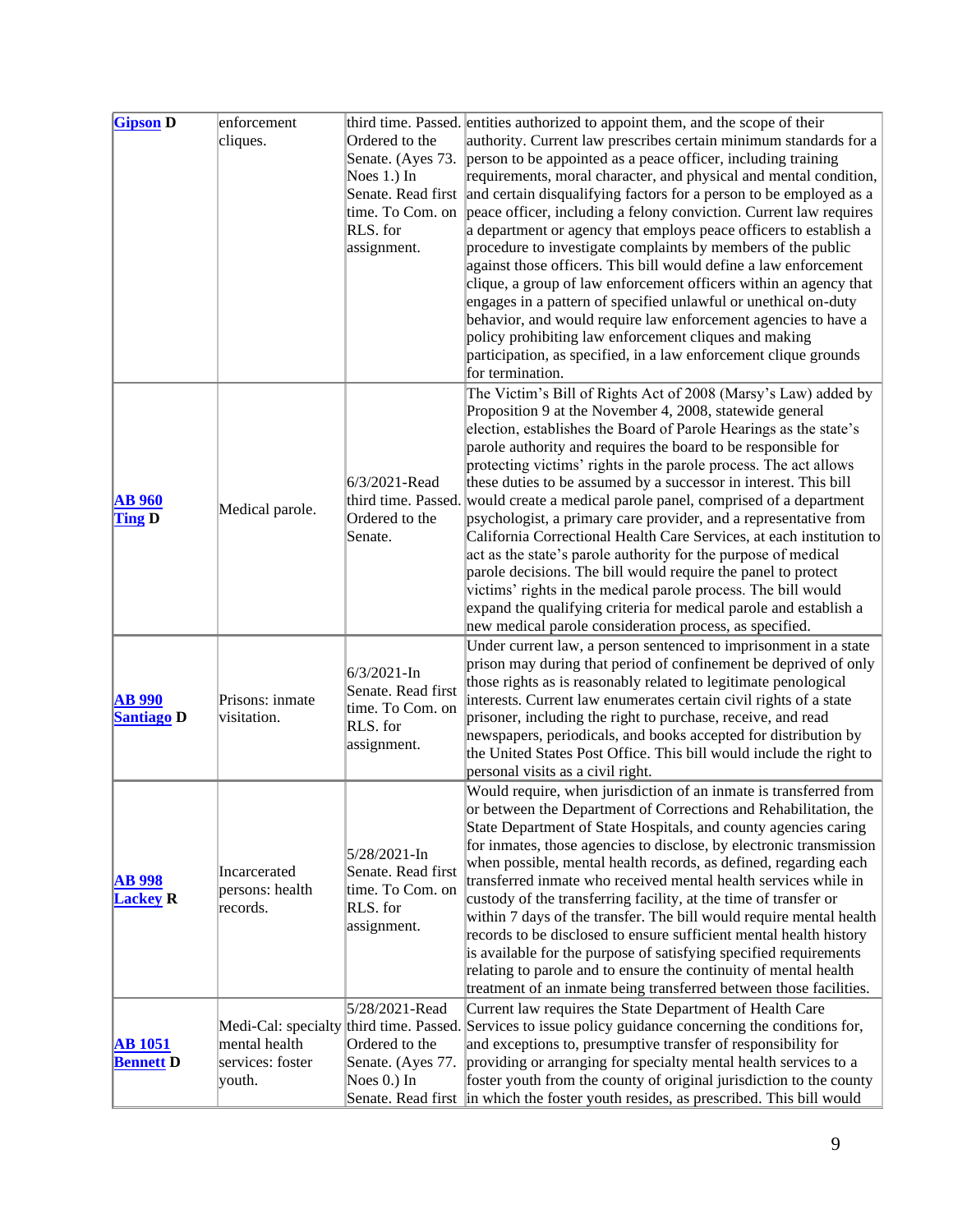|                                             |                                                       | RLS. for<br>assignment.                                                              | time. To Com. on make those provisions for presumptive transfer inapplicable to a<br>foster youth or probation-involved youth placed in a community<br>treatment facility, group home, or a short-term residential<br>therapeutic program (STRTP) outside of their county of original<br>jurisdiction, as specified                                                                                                                                                                                                                                                                                                                                                                                                                                                                                                                                                                                                                                                                                                                             |
|---------------------------------------------|-------------------------------------------------------|--------------------------------------------------------------------------------------|-------------------------------------------------------------------------------------------------------------------------------------------------------------------------------------------------------------------------------------------------------------------------------------------------------------------------------------------------------------------------------------------------------------------------------------------------------------------------------------------------------------------------------------------------------------------------------------------------------------------------------------------------------------------------------------------------------------------------------------------------------------------------------------------------------------------------------------------------------------------------------------------------------------------------------------------------------------------------------------------------------------------------------------------------|
| <b>AB</b> 1140<br>Rivas,<br><b>Robert D</b> | Foster care: rights.                                  | $5/12/2021 -$<br>Referred to Coms.<br>on HUMAN S.<br>and JUD.                        | Current law provides for the licensing and regulation of<br>community care facilities, including foster family homes and<br>group homes, by the State Department of Social Services, and<br>requires the department to ensure that licensed or certified foster<br>care facilities and providers accord children and nonminor<br>dependents in foster care their personal rights. Current law<br>establishes the Office of the State Foster Care Ombudsperson to,<br>among other things, investigate and attempt to resolve complaints<br>made by or on behalf of children placed in foster care, related to<br>their care, placement, or services. This bill would specify that<br>these duties of the department and the Office of the State Foster<br>Care Ombudsperson include children who are in state-licensed<br>foster facilities and homes in the custody of the Office of Refugee<br>Resettlement of the federal Department of Health and Human<br>Services.                                                                         |
| <b>AB</b> 1210<br><b>Ting D</b>             | <b>Board of Parole</b><br>Hearings:<br>commissioners. | $5/12/2021 -$<br>Referred to Com.<br>on PUB. S.                                      | Current law establishes the Board of Parole Hearings, which is<br>composed of 17 commissioners appointed by the Governor, and<br>subject to Senate confirmation, for staggered 3-year terms.<br>Existing law requires the commissioners to reflect as nearly as<br>possible a cross-section of the racial, sexual, economic, and<br>geographic features of the population of the state. This bill would<br>require the commissioners to reflect as nearly as possible a cross-<br>section of the racial, sexual orientation, gender identity,<br>economic, and geographic features of the population of the state.                                                                                                                                                                                                                                                                                                                                                                                                                              |
| <b>AB</b> 1214<br><b>Waldron R</b>          | Medi-Cal<br>eligibility.                              | $6/2/2021 - In$<br>Senate. Read first<br>time. To Com. on<br>RLS. for<br>assignment. | Would make an individual who is incarcerated in a state prison or<br>county jail eligible for the Medi-Cal program for 30 days before<br>the date they are released from that correctional facility if they<br>otherwise meet Medi-Cal eligibility criteria but for their<br>commitment in a correctional facility. The bill would require the<br>State Department of Health Care Services to send an annual report<br>to the Legislature on the implementation of these provisions,<br>would authorize the department to implement these provisions by<br>various means, including provider bulletins, and, by January 1,<br>2026, would require the department to promulgate regulations.<br>The bill would require the department to seek federal approvals,<br>including amendments to the state plan, necessary to implement<br>these provisions, and would condition the implementation of these<br>provisions on the department obtaining necessary federal<br>approvals, and to the extent that federal matching funds are<br>obtained. |
| <b>AB</b> 1228<br><b>Lee D</b>              | Supervised persons:<br>release.                       | $6/3/2021$ -In<br>Senate. Read first<br>time. To Com. on<br>RLS. for<br>assignment.  | Current law authorizes a probation officer, parole officer, or peace<br>officer to rearrest a person without warrant or other process<br>during the period that a person is released on probation,<br>conditional sentence or summary probation, or mandatory<br>supervision, or when the person is subject to revocation of<br>postrelease community supervision or parole supervision, if the<br>officer has probable cause to believe that the supervised person is<br>violating the terms of their supervision. Current law allows a court<br>to order the release of a supervised person from custody under<br>terms and conditions the court deems appropriate, unless the                                                                                                                                                                                                                                                                                                                                                                |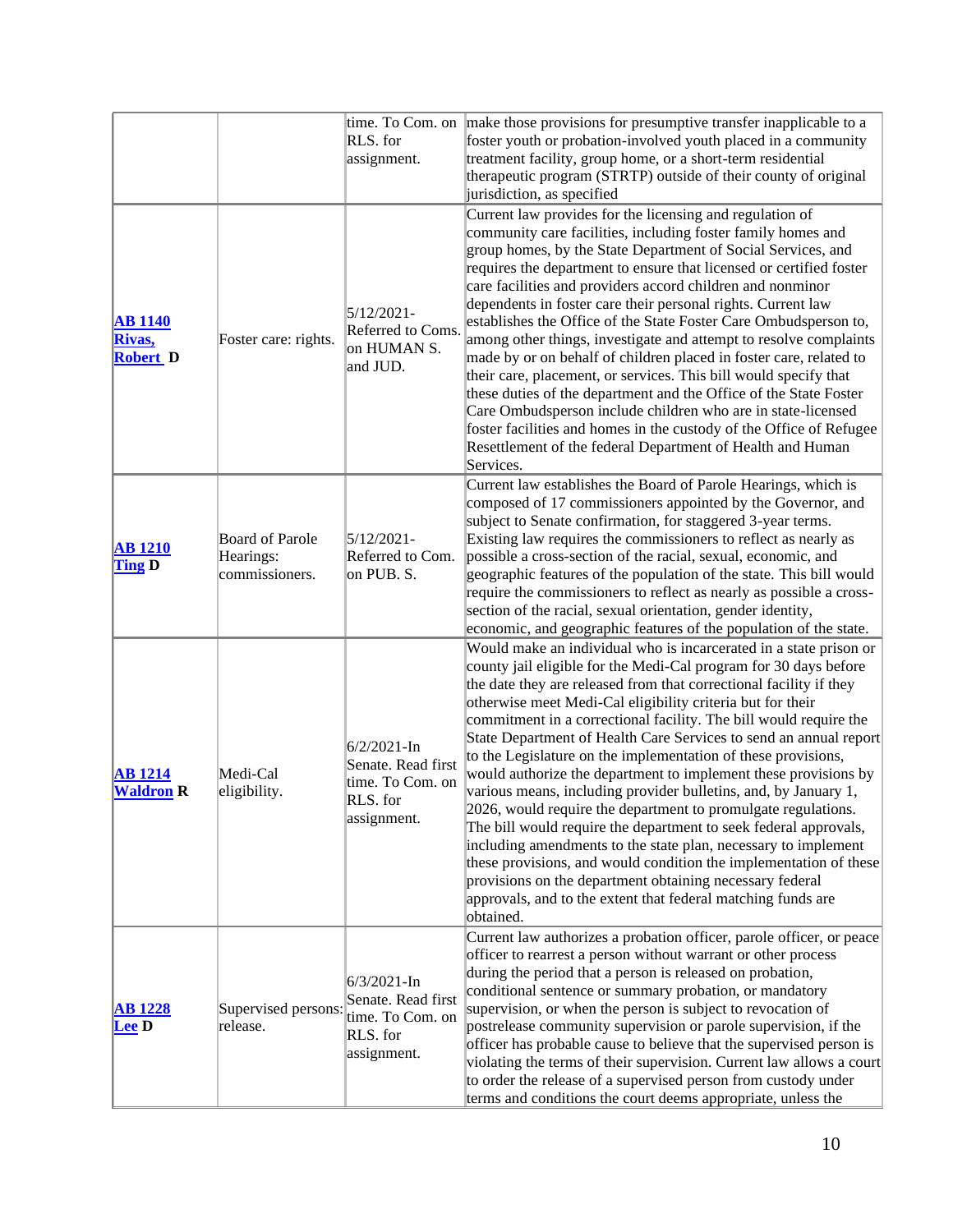| person is serving a period of flash incarceration. This bill would                                                                                                                                       |  |
|----------------------------------------------------------------------------------------------------------------------------------------------------------------------------------------------------------|--|
| require a court that elects to order the release of persons on                                                                                                                                           |  |
| probation pursuant to this provision to release persons on                                                                                                                                               |  |
| probation on their own recognizance pending a formal revocation                                                                                                                                          |  |
| hearing absent a finding by clear and convincing evidence that                                                                                                                                           |  |
| conditions of release are required by the individual circumstances                                                                                                                                       |  |
| of the case in order to reasonably protect the public and provide                                                                                                                                        |  |
| reasonable assurance of the person's future appearance in court.                                                                                                                                         |  |
| The bill would prohibit a court from imposing cash bail as a                                                                                                                                             |  |
| condition of release absent a showing by clear and convincing                                                                                                                                            |  |
| evidence that other reasonable conditions of release would be                                                                                                                                            |  |
| inadequate to encourage the person to attend court in compliance                                                                                                                                         |  |
| with the court's orders.                                                                                                                                                                                 |  |
| Current law requires the State Department of Social Services to                                                                                                                                          |  |
| provide a statewide fair hearing process for application denials,                                                                                                                                        |  |
| rescissions of approval, exclusion actions, or criminal record                                                                                                                                           |  |
| exemption denials or rescissions by a county or the department.                                                                                                                                          |  |
| Under current law, a county's action on an approval is final, or for                                                                                                                                     |  |
| $5/27/2021 -$<br>matters set before the State Hearings Division, an action is subject                                                                                                                    |  |
| Resource families:<br>Referred to Coms. to dismissal, if the resource family, applicant, excluded<br><b>AB</b> 1283                                                                                      |  |
| <b>Stone D</b><br>hearings.<br>on HUMAN S.<br>individual, or individual who is the subject of a criminal record                                                                                          |  |
| and JUD.<br>exemption denial or rescission does not file a timely appeal. This                                                                                                                           |  |
| bill would remove the reference to the action before the State                                                                                                                                           |  |
| Hearings Division being dismissed, and instead, provide that in a                                                                                                                                        |  |
| matter before the State Hearings Division, an appeal shall be                                                                                                                                            |  |
| subject to dismissal if an appeal to the notice of action or<br>exclusion order is not filed within the prescribed time.                                                                                 |  |
|                                                                                                                                                                                                          |  |
| Current law, commencing July 1, 2022, subject to an<br>appropriation in the annual Budget Act, requires the Department                                                                                   |  |
| of Justice, on a monthly basis, to review the records in the                                                                                                                                             |  |
| statewide criminal justice databases and to identify persons who                                                                                                                                         |  |
| 6/3/2021-Read<br>are eligible for arrest record relief or automatic conviction record                                                                                                                    |  |
| Arrest and<br>third time. Passed. relief by having their arrest records, or their criminal conviction<br><b>AB 1308</b>                                                                                  |  |
| conviction record<br>Ordered to the<br><b>Ting D</b><br>records, withheld from disclosure or modified, as specified. Under                                                                               |  |
| relief.<br>existing law, an arrest or conviction record is eligible for this<br>Senate.                                                                                                                  |  |
| relief if, among other criteria, the arrest or conviction occurred on                                                                                                                                    |  |
| or after January 1, 2021. This bill would instead allow an arrest or                                                                                                                                     |  |
| conviction that occurred on or after January 1, 1973, to be                                                                                                                                              |  |
| considered for relief.                                                                                                                                                                                   |  |
| Current law authorizes a person to file a petition with the superior                                                                                                                                     |  |
| court seeking a judgment recognizing their change of gender.                                                                                                                                             |  |
| Current law requires all petitions to recognize a change of gender                                                                                                                                       |  |
| for a minor with a court-appointed guardian to be filed with the                                                                                                                                         |  |
| $5/12/2021 -$<br>court that appointed the guardian. This bill would require a<br><b>AB</b> 1318<br>Changes of name or                                                                                    |  |
| Referred to Com.<br>petition for a change of name or gender for a minor with a court-<br>gender: minors.<br><b>Stone D</b>                                                                               |  |
| on JUD.<br>appointed guardian or a minor who is a ward of the juvenile court                                                                                                                             |  |
| to be made in the court having jurisdiction over the minor. The                                                                                                                                          |  |
| bill would exempt an action for a change of name of a minor                                                                                                                                              |  |
| under the jurisdiction of the juvenile court from the requirement                                                                                                                                        |  |
| that the court issue an order to show cause.                                                                                                                                                             |  |
| 6/2/2021-From<br>Would, on and after January 1, 2022, prohibit an insurer, bail                                                                                                                          |  |
| committee chair,<br>agent, or other bail licensee from entering into a contract,<br><b>AB</b> 1347<br>with author's<br>agreement, or undertaking of bail that requires the payment of<br>Bail: premiums. |  |
| Jones-<br>amendments:<br>more than one premium for the duration of the agreement, and<br><b>Sawyer D</b>                                                                                                 |  |
|                                                                                                                                                                                                          |  |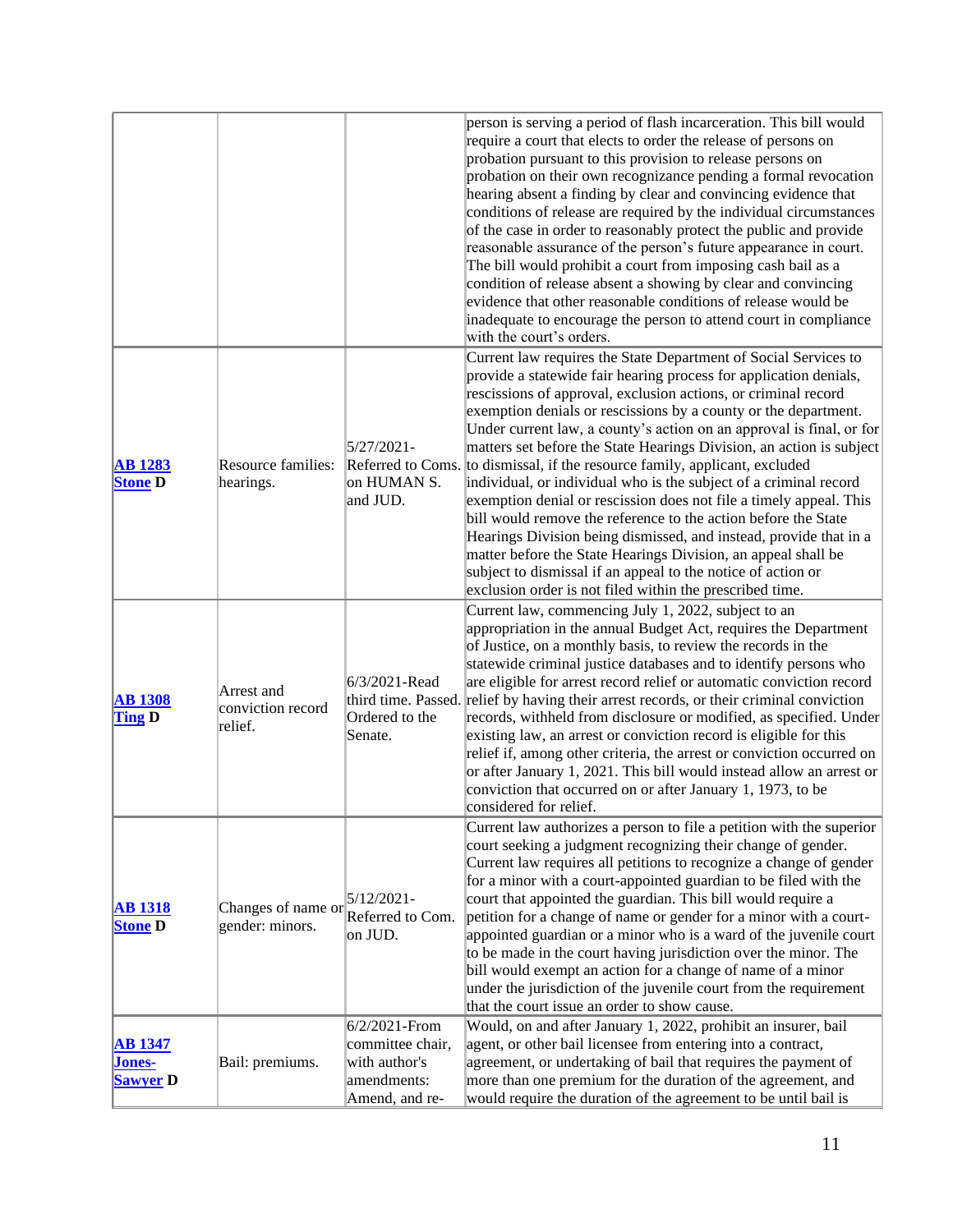|                                       |                                                                                   | refer to<br>committee. Read<br>second time,<br>amended, and re-<br>referred to Com.<br>on PUB. S. | exonerated and prohibit an insurer, bail agent, or other bail<br>licensee from charging, collecting, or receiving a renewal<br>premium in connection with a contract, agreement, or undertaking<br>of bail after that date. The bill would also make these prohibitions<br>apply to an insurer or insurance licensee with regard to<br>immigration bonds.                                                                                                                                                                                                                                                                                                                                                                                                                                                                                              |
|---------------------------------------|-----------------------------------------------------------------------------------|---------------------------------------------------------------------------------------------------|--------------------------------------------------------------------------------------------------------------------------------------------------------------------------------------------------------------------------------------------------------------------------------------------------------------------------------------------------------------------------------------------------------------------------------------------------------------------------------------------------------------------------------------------------------------------------------------------------------------------------------------------------------------------------------------------------------------------------------------------------------------------------------------------------------------------------------------------------------|
| <b>AB</b> 1358<br><b>Muratsuchi D</b> | Demographics:<br>ancestry and ethnic time. To Com. on<br>origin.                  | $6/3/2021$ -In<br>RLS. for<br>assignment.                                                         | Current law requires specified agencies to use additional separate<br>collection categories and other tabulations for major Asian groups<br>Senate. Read first and Native Hawaiian and other Pacific Islander groups. This bill<br>would require those specified agencies to also use additional<br>separate collection categories and other tabulations for specified<br>Hispanic, Latino, or Spanish groups, Caribbean groups, and Black<br>or African American groups.                                                                                                                                                                                                                                                                                                                                                                              |
| <b>AB 1452</b><br><b>Ting D</b>       | State prison.                                                                     | to Com. on PUB.<br>S.                                                                             | Current law provides for the protection of religious freedoms for<br>state prison inmates, as specified. Current law requires, except in<br>extraordinary circumstances, upon the transfer of an inmate to<br>another state prison institution, a member of the clergy or spiritual<br>6/3/2021-Referred adviser to be granted visitation privileges at the institution to<br>which the inmate is transferred within 72 hours of the transfer if<br>the member of the clergy or spiritual adviser has been previously<br>authorized by the department to visit that inmate. This bill would<br>instead require a member of the clergy or spiritual adviser to be<br>granted those visitation privileges within 48 hours of the inmate's<br>transfer.                                                                                                   |
| <b>AB</b> 1474<br><b>Gabriel D</b>    | Sentencing:<br>consideration of<br>costs.                                         | $6/3/2021$ -In<br>time. To Com. on<br>RLS. for<br>assignment.                                     | Current law, generally, provides for the punishment of persons<br>guilty of a criminal offense, as specified, including incarceration<br>in the state prison or a county jail. Current law requires the court<br>Senate. Read first in a criminal case to appoint a time for pronouncing judgment<br>within 20 days after a plea, finding, or verdict of guilty. This bill<br>would require a prosecuting attorney, at sentencing, to state on the<br>record the estimated cost of incarceration or supervision for any<br>proposed sentence. This bill contains other related provisions and<br>other current laws.                                                                                                                                                                                                                                   |
| <b>AB</b> 1475<br><b>Low D</b>        | Law enforcement:<br>social media.                                                 | 5/19/2021-<br>on PUB. S. and<br>JUD.                                                              | Would prohibit, except as specified, a police department or<br>sheriff's office from sharing, on social media, booking photos of<br>an individual arrested on suspicion of committing a nonviolent<br>crime, as defined. The bill would require a police department or<br>sheriff's office that shares, on social media, photos or the identity<br>Referred to Coms. of an individual arrested for the suspected commission of any<br>crime to remove the information from its social media page, upon<br>request as specified, if the individual's record has been sealed, the<br>individual's conviction has been dismissed, expunged, pardoned,<br>or eradicated pursuant to law, the individual has been issued a<br>certificate of rehabilitation, or the individual is found not guilty of<br>committing the crime for which they were arrested. |
| <b>AB 1480</b><br><b>Rodriguez D</b>  | Employers:<br>prohibited<br>disclosure of<br>information: arrest<br>or detention. | 6/3/2021-Referred<br>to Com. on PUB.<br>IS.                                                       | Current law prohibits an employer from asking an applicant to<br>disclose, or from utilizing as a factor in determining any condition<br>of employment, information concerning an arrest or detention that<br>did not result in a conviction, or information concerning a referral<br>or participation in, any pretrial or posttrial diversion program,<br>except as specified. Current law also prohibits an employer, as<br>specified, from asking an applicant to disclose, or from utilizing<br>as a factor in determining any condition of employment,<br>information concerning a conviction that has been judicially<br>dismissed or ordered sealed, except in specified circumstances.                                                                                                                                                         |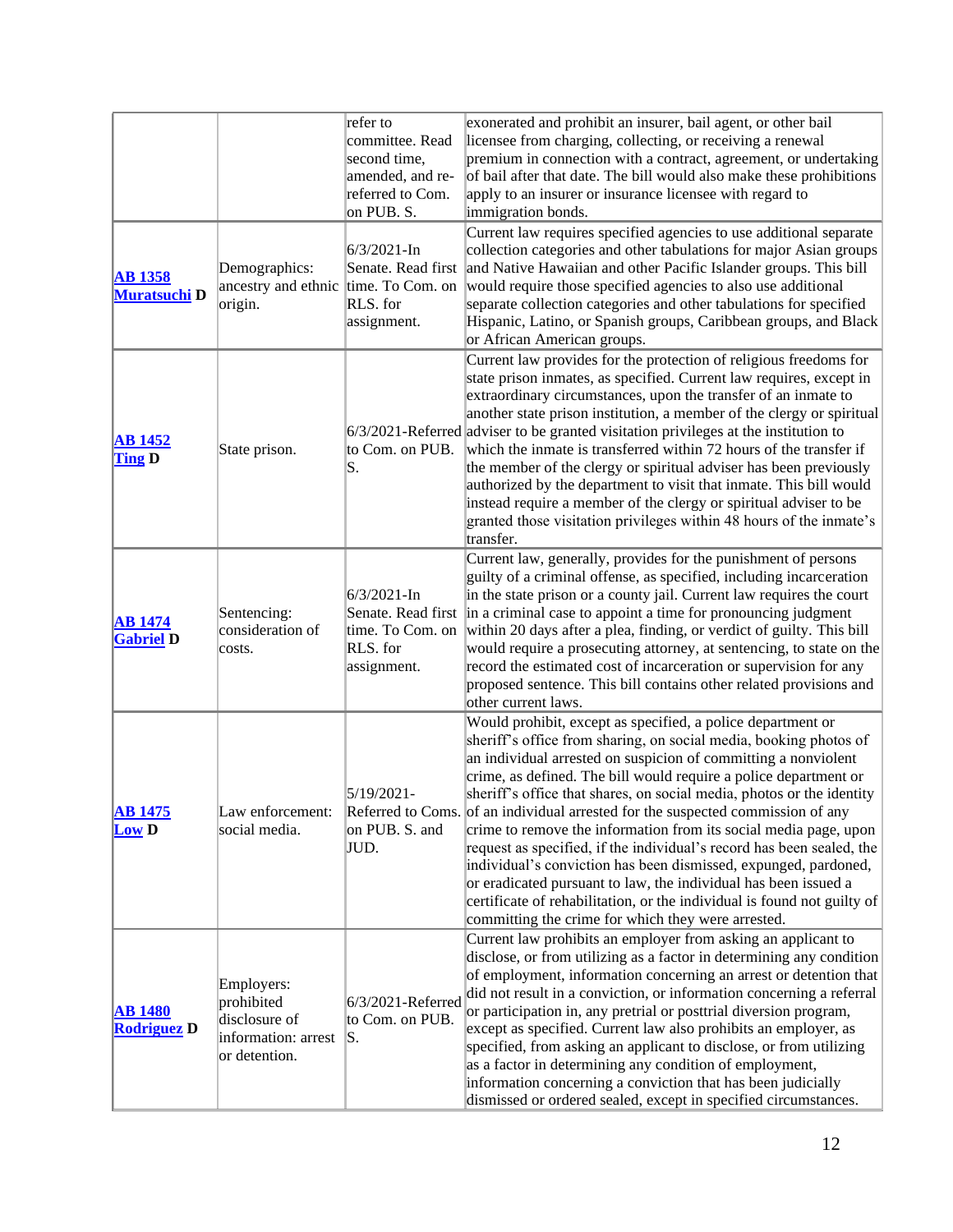|                                      |                                                    |                                                                                      | Applicants for employment as peace officers, or with the<br>Department of Justice, or with other criminal justice agencies, or<br>persons already employed as peace officers, are an exception to<br>these prohibitions, so that information about applicants for these<br>positions or employees may be disclosed or sought. Existing law<br>makes it a crime to intentionally violate these provisions. This bill<br>would additionally include persons already employed as<br>nonsworn members of a criminal justice agency, as specified,<br>within the exception to these prohibitions, so that information<br>about these employees may be disclosed or sought.                                                                                                                                                                                                                                                                                                                                                                                                                                                                                                                                                                                                                                                |
|--------------------------------------|----------------------------------------------------|--------------------------------------------------------------------------------------|----------------------------------------------------------------------------------------------------------------------------------------------------------------------------------------------------------------------------------------------------------------------------------------------------------------------------------------------------------------------------------------------------------------------------------------------------------------------------------------------------------------------------------------------------------------------------------------------------------------------------------------------------------------------------------------------------------------------------------------------------------------------------------------------------------------------------------------------------------------------------------------------------------------------------------------------------------------------------------------------------------------------------------------------------------------------------------------------------------------------------------------------------------------------------------------------------------------------------------------------------------------------------------------------------------------------|
| <b>AB</b> 1540<br><b>Ting D</b>      | Criminal<br>procedure:<br>resentencing.            | $6/3/2021 - In$<br>Senate. Read first<br>time. To Com. on<br>RLS. for<br>assignment. | Current law authorizes a court, within 120 days after sentencing<br>the defendant or at any time upon a recommendation from the<br>Secretary of the Department of Corrections and Rehabilitation, the<br>Board of Parole Hearings, the district attorney, to recall an<br>inmate's sentence and resentence that inmate to a lesser sentence.<br>Existing law requires the court, when resentencing, to apply the<br>rules of the Judicial Council to eliminate disparity of sentences<br>and promote uniformity of sentencing. Existing law authorizes a<br>court to reduce a defendant's term of imprisonment and modify<br>the judgment if it is in the interest of justice. This bill would<br>require the court to state its reasons for a resentencing decision on<br>the record or in writing, as specified.                                                                                                                                                                                                                                                                                                                                                                                                                                                                                                   |
| SB <sub>2</sub><br><b>Bradford D</b> | Peace officers:<br>certification: civil<br>rights. | S. and JUD.                                                                          | Under current law, the Tom Bane Civil Rights Act, if a person or<br>persons, whether or not acting under color of law, interferes or<br>attempts to interfere, by threats, intimidation, or coercion, with the<br>exercise or enjoyment by any individual or individuals of rights<br>secured by the Constitution or laws of the United States, or of the<br>rights secured by the Constitution or laws of this state, the<br>Attorney General, or any district attorney or city attorney, is<br>authorized to bring a civil action for injunctive and other<br>$6/3/2021$ -Referred appropriate equitable relief in the name of the people of the State<br>to Coms. on PUB. of California, in order to protect the exercise or enjoyment of the<br>right or rights secured. Current law also authorizes an action<br>brought by the Attorney General, or any district attorney or city<br>attorney, to seek a civil penalty of \$25,000. Current law also<br>allows an individual whose exercise or enjoyment of rights has<br>been interfered with to prosecute a civil action for damages on<br>their own behalf. This bill would eliminate certain immunity<br>provisions for peace officers and custodial officers, or public<br>entities employing peace officers or custodial officers sued under<br>the act. |
| <b>SB16</b><br><b>Skinner D</b>      | Peace officers:<br>release of records.             | 6/2/2021-Read<br>Ordered to the<br>Assembly. In<br>Assembly. Read<br>Desk.           | Would make every incident involving force that is unreasonable<br>or excessive, and any sustained finding that an officer failed to<br>intervene against another officer using unreasonable or excessive<br>force, subject to disclosure. The bill would require records<br>third time. Passed. relating to sustained findings of unlawful arrests and unlawful<br>(Ayes 31. Noes 3.) searches to be subject to disclosure. The bill would also require<br>the disclosure of records relating to an incident in which a<br>sustained finding was made by any law enforcement agency or<br>oversight agency that a peace officer or custodial officer engaged<br>first time. Held at  in conduct involving prejudice or discrimination on the basis of<br>specified protected classes. The bill would make the limitations<br>on delay of disclosure inapplicable until January 1, 2023, for the<br>described records relating to incidents that occurred before<br>January 1, 2022.                                                                                                                                                                                                                                                                                                                                  |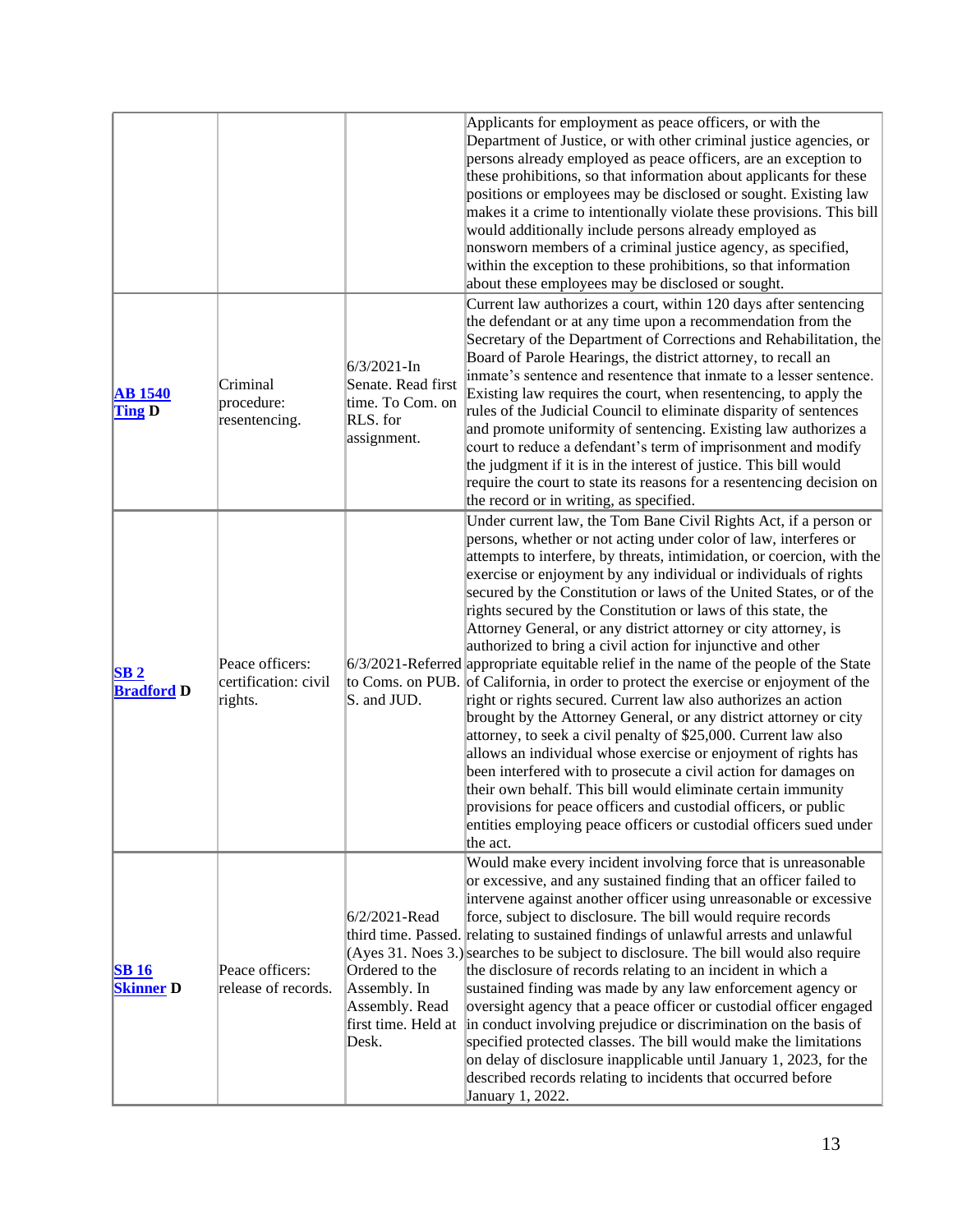| <b>SB17</b><br>Pan D             | Office of Racial<br>Equity.                                                   | 6/2/2021-Read<br>Ordered to the<br>Assembly. In<br>Assembly. Read<br>Desk. | Would, until January 1, 2029, would establish in state government<br>an Office of Racial Equity, an independent public entity not<br>affiliated with an agency or department, governed by a Racial<br>Equity Advisory and Accountability Council. The bill would<br>authorize the council to hire an executive director to organize,<br>third time. Passed. administer, and manage the operations of the office. The bill<br>(Ayes 31. Noes 6.) would task the office with coordinating, analyzing, developing,<br>evaluating, and recommending strategies for advancing racial<br>equity across state agencies, departments, and the office of the<br>Governor. The bill would require the office, in consultation with<br>first time. Held at state agencies, departments, and public stakeholders, as<br>appropriate, to develop a statewide Racial Equity Framework that<br>includes a strategic plan with policy and inclusive practice<br>recommendations, guidelines, goals, and benchmarks to reduce<br>racial inequities, promote racial equity, and address individual,<br>institutional, and structural racism.                                      |
|----------------------------------|-------------------------------------------------------------------------------|----------------------------------------------------------------------------|-----------------------------------------------------------------------------------------------------------------------------------------------------------------------------------------------------------------------------------------------------------------------------------------------------------------------------------------------------------------------------------------------------------------------------------------------------------------------------------------------------------------------------------------------------------------------------------------------------------------------------------------------------------------------------------------------------------------------------------------------------------------------------------------------------------------------------------------------------------------------------------------------------------------------------------------------------------------------------------------------------------------------------------------------------------------------------------------------------------------------------------------------------------------|
| <b>SB</b> 73<br><b>Wiener D</b>  | Probation:<br>eligibility: crimes<br>relating to<br>controlled<br>substances. | $5/13/2021 -$<br>Referred to Com.<br>on PUB. S.                            | Current law prohibits granting probation or suspending a sentence<br>for persons convicted of specified crimes relating to controlled<br>substances, including possessing or agreeing to sell or transport<br>opiates or opium derivatives, possessing or transporting cannabis,<br>planting or cultivating peyote, and various crimes relating to<br>forging or altering prescriptions, among other crimes, if the<br>person has previously been convicted of any one of specified<br>felony offenses relating to controlled substances. Current law also<br>prohibits granting probation or suspending a sentence for persons<br>convicted of specified crimes relating to controlled substances,<br>including possessing for sale or selling 14.25 grams or more of a<br>substance containing heroin and possessing for sale 14.25 grams<br>or more of any salt or solution of phencyclidine or its analogs,<br>among other crimes. This bill would delete various crimes relating<br>to controlled substances, including, but not limited to, the crimes<br>described above, from those prohibitions against granting<br>probation or a suspended sentence. |
| <b>SB 81</b><br><b>Skinner D</b> | Sentencing:<br>dismissal of<br>enhancements.                                  | S.                                                                         | Current law generally authorizes a court to dismiss an action or to<br>strike or dismiss an enhancement in the furtherance of justice.<br>This bill would, except as specified, require a court to dismiss an<br>$6/3/2021$ -Referred enhancement if it is in the furtherance of justice to do so. The bill<br>to Com. on PUB. would create a presumption that it is in the furtherance of justice<br>to dismiss an enhancement in specified circumstances. The bill<br>would state that this presumption is only overcome upon a<br>showing by clear and convincing evidence that dismissal of the<br>enhancement would endanger public safety.                                                                                                                                                                                                                                                                                                                                                                                                                                                                                                                |
| <b>SB98</b><br><b>McGuire D</b>  | Public peace: media Assembly. Read<br>access.                                 | $6/2/2021$ -In<br>first time. Held at<br>Desk.                             | Would, if peace officers close the immediate area surrounding any<br>emergency field command post or establish any other command<br>post, police line, or rolling closure at a demonstration, march,<br>protest, or rally where individuals are engaged primarily in<br>constitutionally protected activity, as described, require that a<br>duly authorized representative of any news service, online news<br>service, newspaper, or radio or television station or network, as<br>described, be allowed to enter those closed areas, with<br>authorization from a commanding officer on scene, and would<br>prohibit a peace officer or other law enforcement officer from<br>intentionally assaulting, interfering with, or obstructing a duly<br>authorized representative who is gathering, receiving, or<br>processing information for communication to the public.                                                                                                                                                                                                                                                                                      |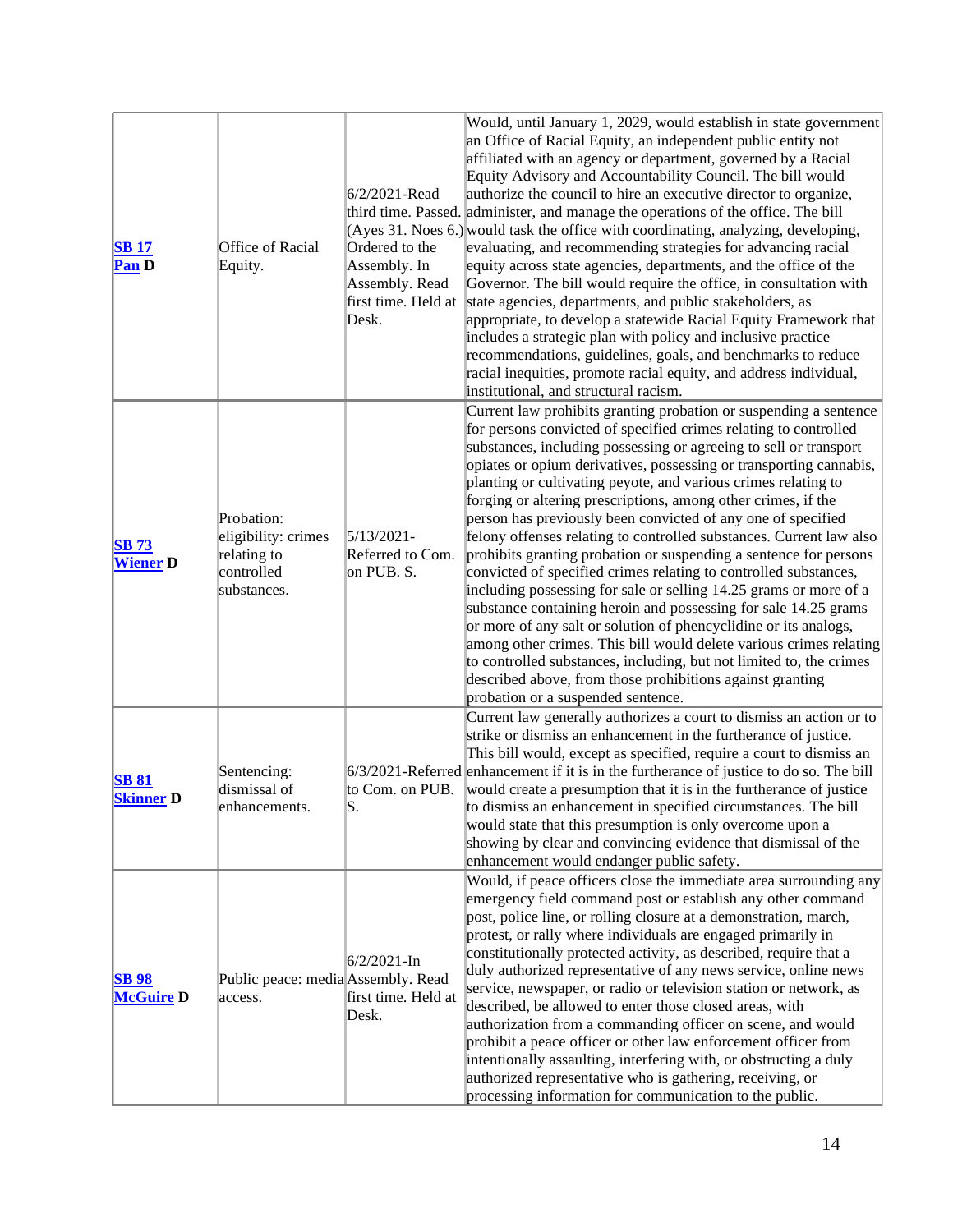| <b>SB 262</b><br><b>Hertzberg D</b> | Bail.                                                                 | 5/26/2021-Read<br>third time. Passed.<br>(Ayes 30. Noes 9.)<br>Ordered to the<br>Assembly. In<br>Assembly. Read<br>first time. Held at<br>Desk. | Current law provides for the procedure of approving and<br>accepting bail, and issuing an order for the appearance and release<br>of an arrested person. Current law authorizes specified sheriff,<br>police, and court employees to approve and accept bail in the<br>amount fixed by the warrant of arrest, schedule of bail, or order<br>admitting to bail. Current law requires the superior court judges in<br>each county to prepare, adopt, and annually revise a uniform<br>countywide schedule of bail, as specified. This bill would require<br>bail to be set at \$0 for all offenses except, among others, serious<br>or violent felonies, violations of specified protective orders,<br>battery against a spouse, sex offenses, and driving under the<br>influence. The bill would require the Judicial Council to prepare,<br>adopt, and annually revise a statewide bail schedule. The bill<br>would require bail to be set according to the statewide schedule<br>for any subsequent separate offense while the defendant is<br>released on bail that was set at \$0. The bill would require the<br>court, prior to setting bail, to consider whether nonfinancial<br>conditions will reasonably protect the public and the victim and<br>reasonably assure the arrestee's presence at trial. |
|-------------------------------------|-----------------------------------------------------------------------|-------------------------------------------------------------------------------------------------------------------------------------------------|---------------------------------------------------------------------------------------------------------------------------------------------------------------------------------------------------------------------------------------------------------------------------------------------------------------------------------------------------------------------------------------------------------------------------------------------------------------------------------------------------------------------------------------------------------------------------------------------------------------------------------------------------------------------------------------------------------------------------------------------------------------------------------------------------------------------------------------------------------------------------------------------------------------------------------------------------------------------------------------------------------------------------------------------------------------------------------------------------------------------------------------------------------------------------------------------------------------------------------------------------------------------------------------------------------------|
| <b>SB</b> 354<br><b>Skinner D</b>   | Foster youth:<br>relative placement.                                  | to Coms. on<br>HUM. S. and<br>JUD.                                                                                                              | Current law authorizes, in certain circumstances, a child who has<br>been removed from their parent or guardian to be placed with a<br>relative or nonrelative extended family member if the relative or<br>nonrelative extended family member is either an approved<br>resource family or has been assessed by a county social worker<br>and, among other things, the relative or nonrelative extended<br>family member has not been convicted of a crime for which a<br>6/3/2021-Referred criminal records exemption cannot be granted, has been granted a<br>criminal records exemption, or, in certain circumstances, a<br>criminal records exemption is pending. This bill would,<br>notwithstanding those provisions, authorize the court to order<br>placement with a relative or nonrelative extended family member,<br>regardless of the status of any criminal exemption or resource<br>family approval, if the court finds that the placement does not<br>pose a risk to the health and safety of the child, and the relative,<br>nonrelative extended family member, or other adult living in the<br>home has not been convicted of certain felonies within the last 5<br>years.                                                                                                                  |
| <b>SB 383</b><br><b>Cortese</b> D   | Juveniles: informal<br>supervision:<br>deferred entry of<br>judgment. | 6/3/2021-Referred<br>to Com. on PUB.<br>S.                                                                                                      | Current law authorizes a probation officer, in certain<br>circumstances, to delineate a specific program of supervision for a<br>minor who is alleged to have committed a crime. Current law<br>makes a minor ineligible for that program of supervision if the<br>minor is alleged to have sold or possessed for sale a controlled<br>substance or is alleged to have committed an offense in which the<br>restitution owed to the victim exceeds \$1,000, except in those<br>unusual cases in where the interest of justice would best be<br>served. The Gang Violence and Juvenile Crime Prevention Act of<br>1998, approved as Proposition 21 at the March 7, 2000, statewide<br>primary election, also makes a minor ineligible for this program<br>of supervision if the minor is alleged to have committed a felony<br>offense when the minor was at least 14 years of age, except in<br>unusual cases in which the court determines that the interest of<br>justice would best be served by placement of the minor in the<br>program of supervision. This bill would delete the prohibitions on<br>including in that program of supervision minors alleged to have<br>sold or possessed for sale a controlled substance and minors                                                                    |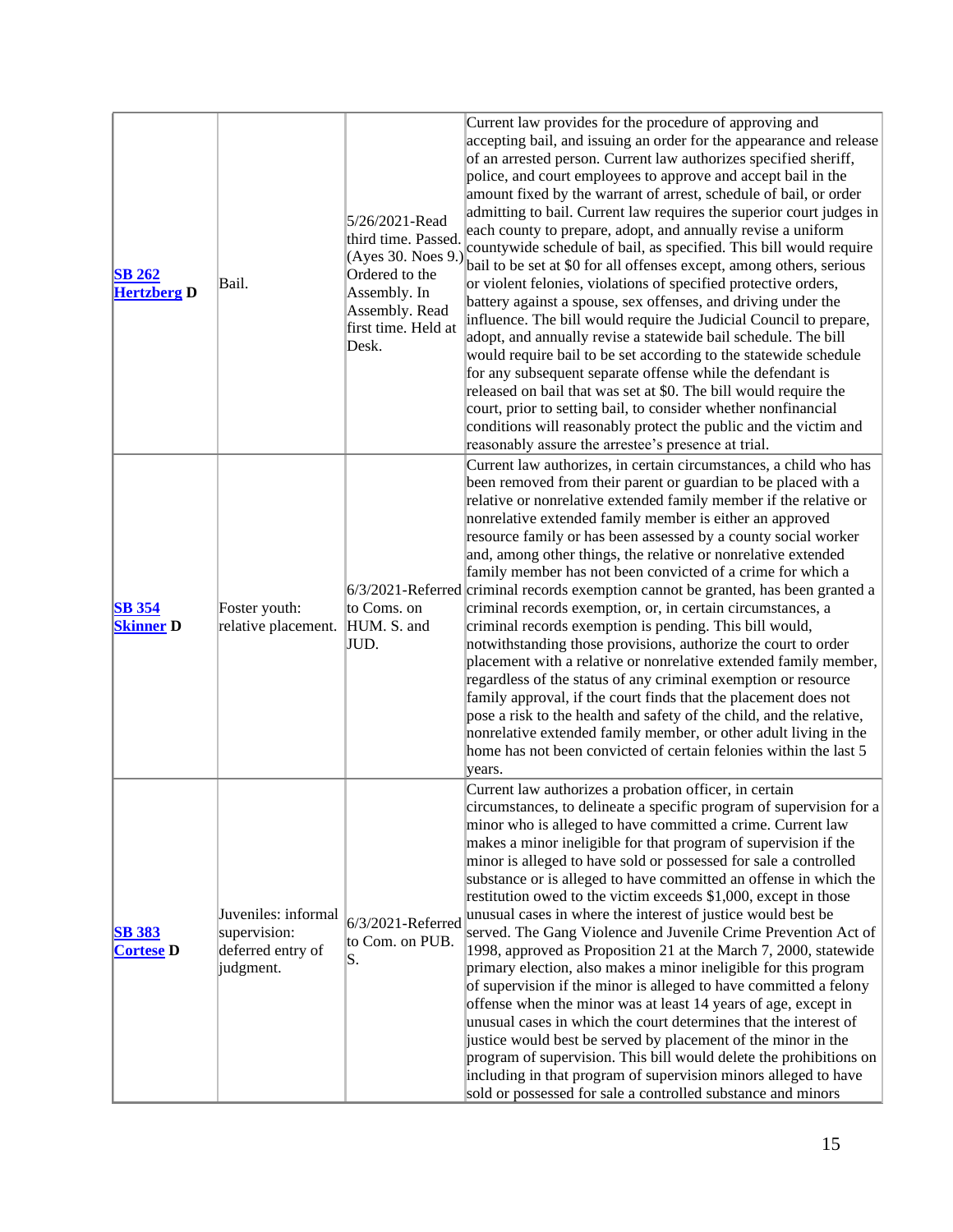|                                   |                                                                                               |                                                                                               | alleged to have committed a felony offense when the minor was at<br>least 14 years of age.                                                                                                                                                                                                                                                                                                                                                                                                                                                                                                                                                                                                                                                                                                                                                                                                                                                                                         |
|-----------------------------------|-----------------------------------------------------------------------------------------------|-----------------------------------------------------------------------------------------------|------------------------------------------------------------------------------------------------------------------------------------------------------------------------------------------------------------------------------------------------------------------------------------------------------------------------------------------------------------------------------------------------------------------------------------------------------------------------------------------------------------------------------------------------------------------------------------------------------------------------------------------------------------------------------------------------------------------------------------------------------------------------------------------------------------------------------------------------------------------------------------------------------------------------------------------------------------------------------------|
| <b>SB</b> 384<br><b>Cortese D</b> | Juveniles: relative<br>placement: family<br>finding.                                          | $5/20/2021$ -<br>Referred to Com.<br>on HUM. S.                                               | Would require county welfare departments and probation<br>departments to notify the State Department of Social Services and<br>the Office of the State Foster Care Ombudsperson, on or before<br>January 1, 2023, as to whether it has adopted certain suggested<br>practices for family finding and whether the practice has been<br>implemented. If a county welfare department or probation<br>department has not adopted one of the suggested practices for<br>family finding, the bill would require the county department to<br>provide a copy to the State Department of Social Services and the<br>Office of the State Foster Care Ombudsperson of its existing<br>family finding policies and practices in existence prior to January<br>1, 2022.                                                                                                                                                                                                                         |
| <b>SB 416</b><br><b>Hueso D</b>   | Corrections:<br>educational<br>programs.                                                      | S. and HIGHER<br>ED.                                                                          | Current law requires the Secretary of the Department of<br>Corrections and Rehabilitation to implement literacy programs in<br>the state prison. Current law requires the department to offer<br>college programs through voluntary education programs or their<br>$6/3/2021$ -Referred equivalent. This bill would instead, subject to an appropriation by<br>to Coms. on PUB. the Legislature, require the department to offer college programs<br>to inmates with a general education development certificate or<br>equivalent or a high school diploma and would require those<br>college programs to only be provided by the California<br>Community Colleges, the California State University, the<br>University of California, or other regionally accredited, nonprofit<br>colleges or universities in California                                                                                                                                                          |
| <b>SB 494</b><br>Dodd D           | Law enforcement:<br>training.                                                                 | 5/24/2021-Re-<br>referred to Com.<br>on PUB. S.<br>pursuant to<br><b>Assembly Rule</b><br>96. | Current law requires the Commission on Peace Officer Standards<br>and Training to develop guidelines and implement courses of<br>instruction regarding racial profiling, domestic violence, hate<br>crimes, vehicle pursuits, and human trafficking, among others.<br>Current law establishes the Robert Presley Institute of Criminal<br>Investigation which provides training courses for criminal<br>investigators, including core instruction on matters common to all<br>investigative activities and specialty courses in various<br>investigative specialties. This bill would require the commission,<br>by January 1, 2023, to implement a course of instruction for the<br>regular and periodic training of law enforcement officers in the<br>use of ethical human engagement and advanced interpersonal<br>communication skills. The bill would require the course to be<br>incorporated into the course or courses of basic training for law<br>enforcement officers. |
| <b>SB 519</b><br><b>Wiener</b> D  | Controlled<br>substances:<br>decriminalization<br>of certain<br>hallucinogenic<br>substances. | $6/2/2021 - In$<br>Assembly. Read<br>first time. Held at<br>Desk.                             | Current law categorizes certain drugs and other substances as<br>controlled substances and prohibits various actions related to<br>those substances, including their manufacture, transportation, sale,<br>possession, and ingestion. This bill would make lawful the<br>possession for personal use, as described, and the social sharing,<br>as defined, of psilocybin, psilocyn, dimethyltryptamine (DMT),<br>ibogaine, mescaline, lysergic acid diethylamide (LSD), ketamine,<br>and 3,4-methylenedioxymethamphetamine (MDMA), by and with<br>persons 21 years of age or older. The bill would provide penalties<br>for possession of these substance on school grounds, or<br>possession by, or sharing with, persons under 21 years of age.                                                                                                                                                                                                                                  |
| <b>SB 528</b><br><b>Jones R</b>   | Juveniles: health<br>information<br>summary:                                                  | 6/2/2021-Read                                                                                 | Current law authorizes only a juvenile court judicial officer to<br>third time. Passed. make orders regarding the administration of psychotropic<br>(Ayes 37. Noes $1$ .) medications for a dependent child or a ward who has been                                                                                                                                                                                                                                                                                                                                                                                                                                                                                                                                                                                                                                                                                                                                                 |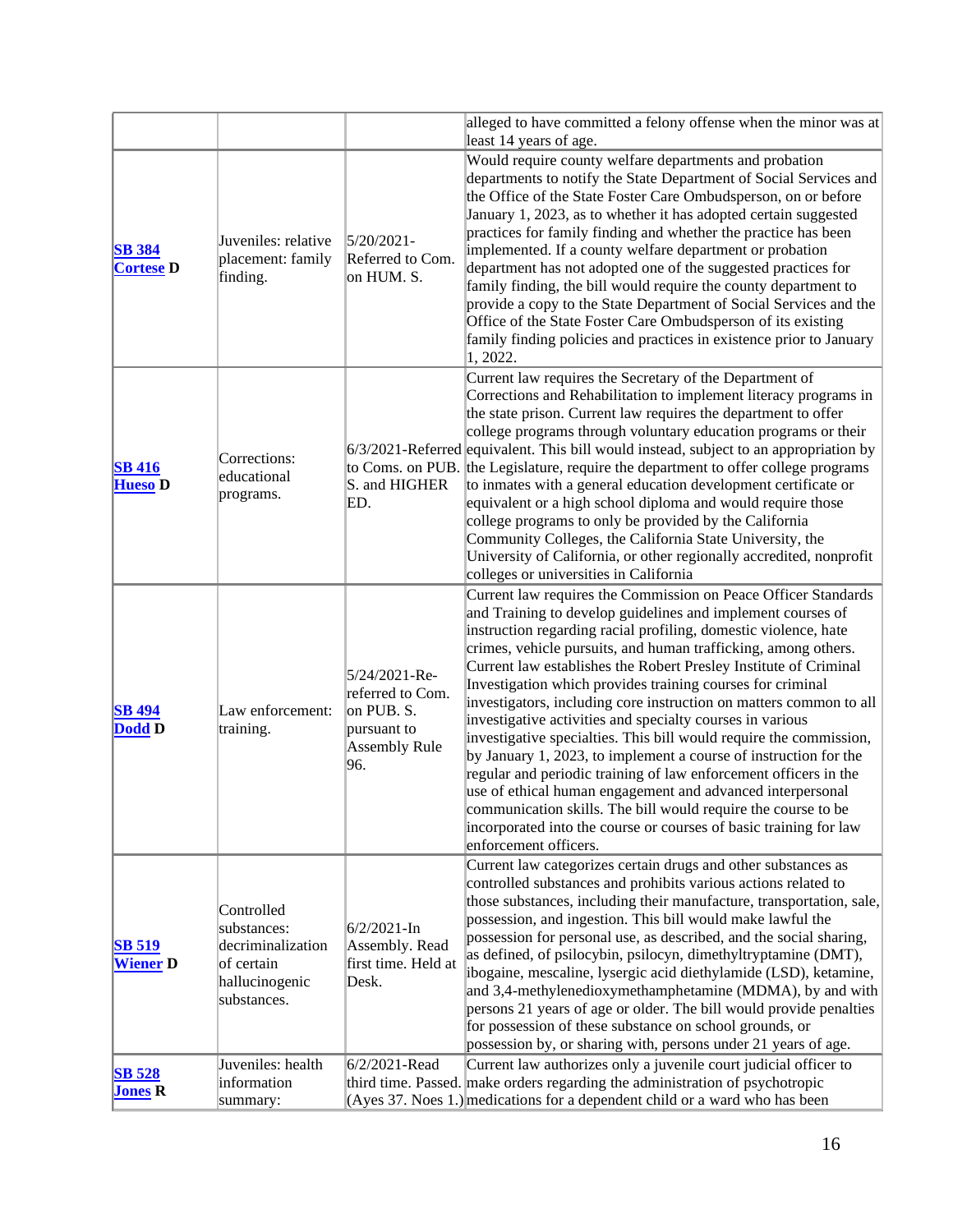|                                | psychotropic           | Ordered to the                                  | removed from the physical custody of their parent. Current law                           |
|--------------------------------|------------------------|-------------------------------------------------|------------------------------------------------------------------------------------------|
|                                | medication.            | Assembly. In                                    | requires that court authorization for the administration of                              |
|                                |                        | Assembly. Read                                  | psychotropic medications to a child be based on a request from a                         |
|                                |                        | first time. Held at                             | physician, indicating the reasons for the request, a description of                      |
|                                |                        |                                                 |                                                                                          |
|                                |                        | Desk.                                           | the child's diagnosis and behavior, the expected results of the                          |
|                                |                        |                                                 | medication, and a description of any side effects of the                                 |
|                                |                        |                                                 | medication, and requires the Judicial Council to develop                                 |
|                                |                        |                                                 | appropriate forms for the implementation of these provisions. This                       |
|                                |                        |                                                 | bill would require the rules of court and forms developed by the                         |
|                                |                        |                                                 | Judicial Council for authorization to administer psychotropic                            |
|                                |                        |                                                 | drugs to include a requirement that a physician authorized to                            |
|                                |                        |                                                 | administer psychotropic medication shall provide to the child's                          |
|                                |                        |                                                 | caseworker and the foster care public health nurse specified                             |
|                                |                        |                                                 | information on the child's diagnoses and treatment, among other                          |
|                                |                        |                                                 | things, within 5 business days of the administration of                                  |
|                                |                        |                                                 | psychotropic medication for the child.                                                   |
|                                |                        |                                                 | Current law places certain requirements on counties in                                   |
|                                |                        |                                                 | implementing the resource family approval process, including                             |
|                                |                        |                                                 | ensuring that resource family applicants complete a minimum of                           |
|                                |                        |                                                 | 12 hours of preapproval caregiver training. Current law requires                         |
|                                |                        |                                                 | this preapproval training to include specified topics, including,                        |
|                                |                        |                                                 | among others, information on providing care and supervision to                           |
|                                |                        |                                                 |                                                                                          |
|                                |                        |                                                 | children who have been commercially sexually exploited. Current                          |
|                                |                        |                                                 | law also requires counties to ensure that resource families that                         |
| <b>SB 584</b>                  | <b>Resource Family</b> | $5/13/2021 -$<br>Referred to Com.<br>on HUM. S. | care for children who are 10 years of age or older attend a training                     |
| <b>Jones R</b>                 | Approval Program.      |                                                 | on understanding how to use best practices for providing care and                        |
|                                |                        |                                                 | supervision to children who have been commercially sexually                              |
|                                |                        |                                                 | exploited. Current law authorizes counties to require a resource                         |
|                                |                        |                                                 | family or applicant to receive relevant specialized training on                          |
|                                |                        |                                                 | certain topics in order to meet the needs of a particular child in                       |
|                                |                        |                                                 | care, including training on understanding how to use best                                |
|                                |                        |                                                 | practices for providing care and supervision to commercially                             |
|                                |                        |                                                 | sexually exploited children. This bill would require each of those                       |
|                                |                        |                                                 | trainings to include information on providing care and supervision                       |
|                                |                        |                                                 | to children who have been victims of child labor trafficking.                            |
|                                |                        | 6/2/2021-Read                                   | Current law imposes various fees contingent upon a criminal                              |
|                                | Criminal fees.         |                                                 | third time. Passed. arrest, prosecution, or conviction for the cost of administering the |
|                                |                        |                                                 | (Ayes 30. Noes 7.) criminal justice system, including lab fees, drug testing, and        |
| <b>SB 586</b>                  |                        |                                                 | Ordered to the incarceration, among others. This bill would repeal the authority         |
| <b>Bradford</b> D              |                        | Assembly. In                                    | to collect many of these fees, among others. The bill would make                         |
|                                |                        | Assembly. Read                                  | the unpaid balance of many court-imposed costs unenforceable                             |
|                                |                        | first time. Held at                             | and uncollectible and would require any portion of a judgment                            |
|                                |                        | Desk.                                           | imposing those costs to be vacated.                                                      |
|                                |                        |                                                 | Current law requires the Department of Corrections and                                   |
|                                |                        |                                                 | Rehabilitation and the Department of Motor Vehicles to ensure                            |
| <b>SB 629</b><br><b>Roth D</b> | Identification cards.  |                                                 | that any eligible inmate released from state prison has a valid                          |
|                                |                        |                                                 | identification card. Current law defines "eligible inmate," in part,                     |
|                                |                        | $5/20/2021 -$                                   | as a person who has previously held a California driver's license                        |
|                                |                        |                                                 | Referred to Coms. or identification card, who has a usable photo on file with the        |
|                                |                        | on PUB. S. and                                  | Department of Motor Vehicles that is not more than 10 years old,                         |
|                                |                        | TRANS.                                          | and who meets certain requirements, including that they have                             |
|                                |                        |                                                 | provided, and the Department of Motor Vehicles has verified,                             |
|                                |                        |                                                 | specified information, such as the inmate's true full name. This                         |
|                                |                        |                                                 | bill would delete the requirement that the usable photo on file be                       |
|                                |                        |                                                 | no more than 10 years old, would require a new photo to be taken                         |
|                                |                        |                                                 |                                                                                          |